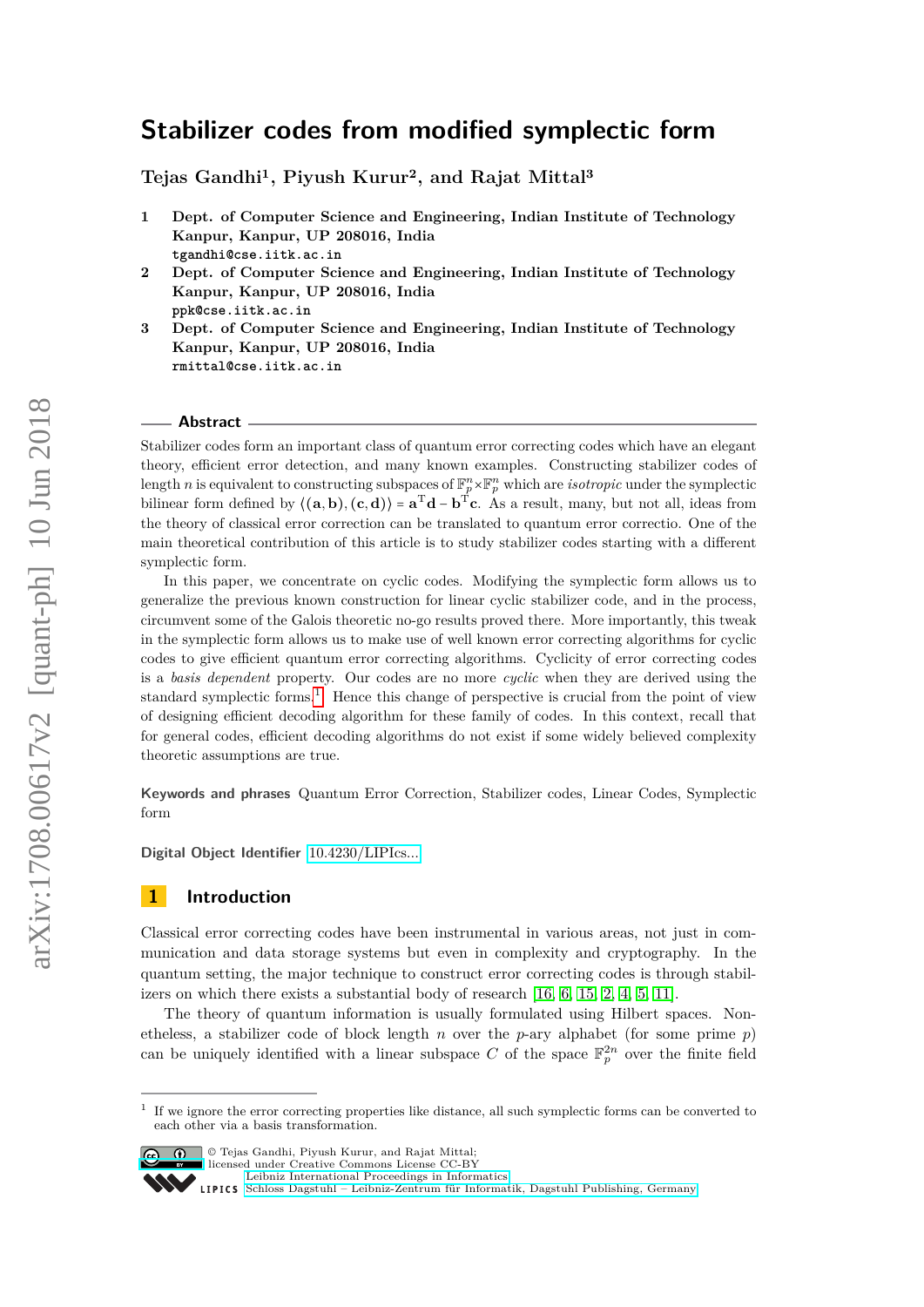#### **XX:2 Stabilizer codes from modified symplectic form**

F*p*. This subspace essentially determines all the important properties of the code like its distance and dimension (Theorem [3\)](#page-3-0) and hence stabilizer codes can be seen as classical additive codes of twice the block length. However, for quantum stabilizer codes, the associated subspace *C* should be *isotropic*: for any two vectors  $\mathbf{u} = (\mathbf{a}, \mathbf{b})$  and  $\mathbf{v} = (\mathbf{c}, \mathbf{d})$  of *C*, the *symplectic linear form*  $\langle \mathbf{u}, \mathbf{v} \rangle = \mathbf{a}^T \mathbf{d} - \mathbf{b}^T \mathbf{c}$  should vanish [\[5,](#page-11-5) Section II][\[11,](#page-11-6) Section IV]. Therefore, constructing quantum stabilizer codes boils down to constructing an isotropic subspace of  $\mathbb{F}_p^{2n}$  (Theorem [3\)](#page-3-0). This additional condition of isotropy is what differentiates quantum codes from classical codes and often turns out to be a hindrance in transferring results from classical error correction to the quantum world.

Our main theoretical contribution is to rethink the role played by the form  $\langle \cdot, \cdot \rangle$ , which was determined by the choice of the Weyl operators as the basis for quantum errors. The symplectic form  $\langle \cdot, \cdot \rangle$  captures the commutation relation between these Weyl operators. By choosing a different set of Weyl operators, any form  $\langle \mathbf{u}, \mathbf{v} \rangle_A = \mathbf{u}^T A \mathbf{v}$  can be used for the construction of stabilizer codes<sup>[2](#page-1-0)</sup>. The main idea of this paper is to generalize the study of stabilizer codes by choosing a different symplectic form as the starting point. With this change in perspective, we obtain the following results:

- **1.** We initiate the study of stabilizer codes based on non-standard symplectic forms. While the freedom to choose the symplectic form is indeed liberating, for codes thus constructed, the joint Hamming weight no longer measures the distance of the code. Motivated by this difficulty, we formulate the right notion of distance in this context. We identify key features of such symplectic forms required to make bounds on the distance possible.
- **2.** To complement these theoretical results with concerete examples, we generalize the previous known construction of linear cyclic codes by Dutta et. al. [\[8\]](#page-11-7) and are able to work around certain no-go theorems proved there. For block lengths *n* that divides  $p^t + 1$ for some *odd t*, Dutta et.al. [\[8,](#page-11-7) Corollary IV.5] (see also the Ph.D thesis [\[7\]](#page-11-8)) proved that there can be no linear cyclic stabilizer codes. This impossibility arise due to the Galois theoretical restrictions imposed on certain ideals due to the isotropy condition arising from the symplectic form  $\langle \cdot, \cdot \rangle$ . By modifying the underlying form, we are able to circumvent this barrier.
- **3.** Furthermore, we extend the efficient decoding algorithm given in Dutta et.al. [\[7,](#page-11-8) [8\]](#page-11-7), which in turn uses the celebrated Berlekamp-Massey-Welch [\[3,](#page-11-9) [13,](#page-11-10) [17\]](#page-11-11) algorithm for classical cyclic codes. We are able to generalize the decoding algorithm inspite of the fact that our codes are no longer cyclic. Notice that the cyclicity of a code is a basis dependent property and our codes are cyclic only when viewed under the modified symplectic form. Thus, these error correcting algorithms would not have been possible if we were stuck with the standard symplectic form. We believe this is important as efficient decoding even for general classical codes are intractable [\[10\]](#page-11-12).

# **2 Preliminaries**

In the quantum setting, a finite dimensional Hilbert space  $\mathcal{H}$  plays the role of the alphabet. A *quantum block code* C of *length n* is just a subspace of the tensor product  $\mathcal{H}^{\otimes n}$ . From now on, we assume that the alphabet space  $H$  has a prime dimension p. When p is 2, the Hilbert space H is the space of qubits. We fix an orthonormal basis  $\{|\mathbf{x}\rangle \mid \mathbf{x} \in \mathbb{F}_p\}$  for H.

<span id="page-1-0"></span><sup>&</sup>lt;sup>2</sup> The matrix *A* needs to be full rank and skew-symmetric for odd prime *p*. The  $p = 2$  case can be separately handled.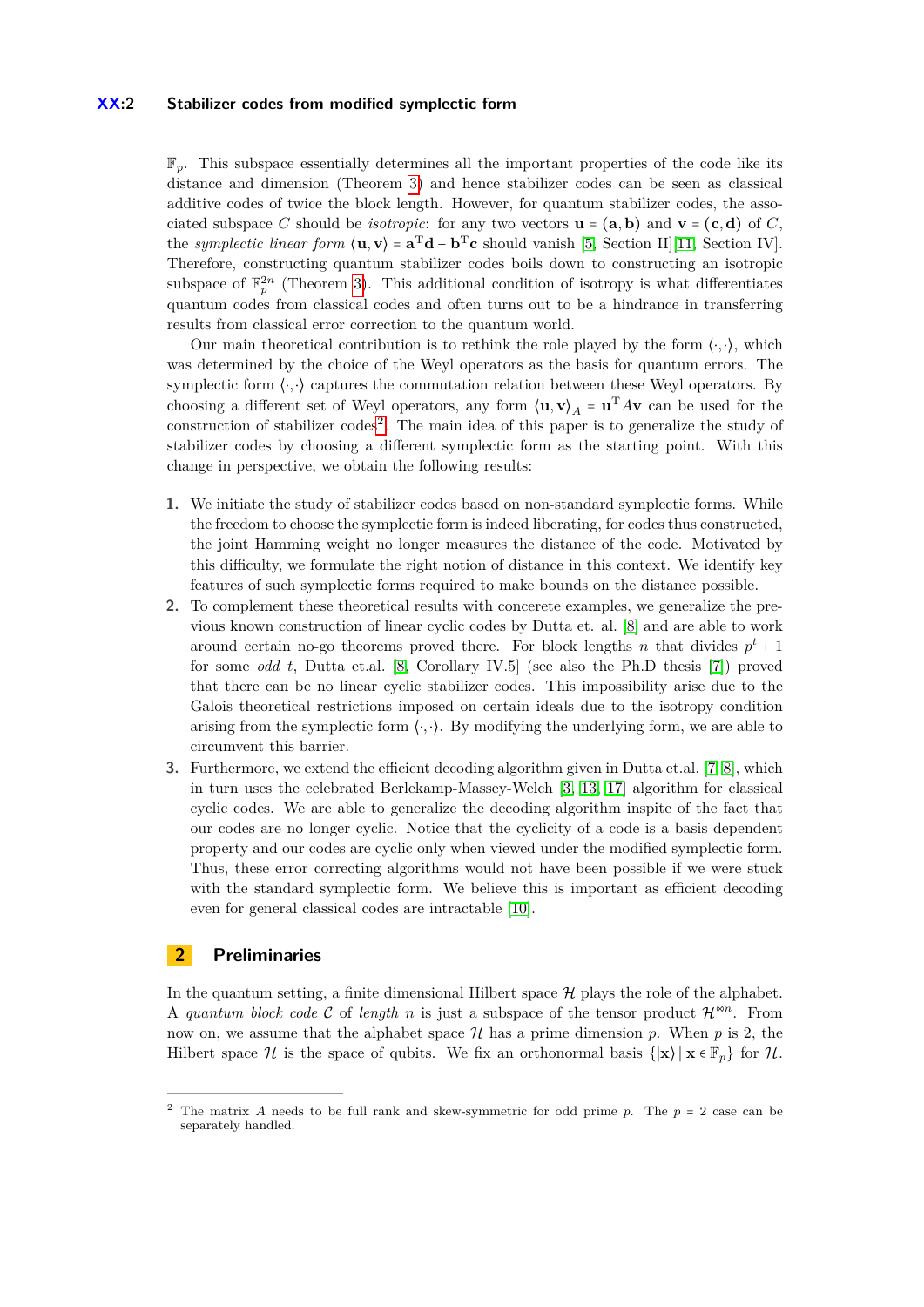This is analogous to picking  $\mathbb{F}_p$  as the alphabet set in the classical case. Having picked such a basis, a natural basis for the space  $\mathcal{H}^{\otimes n}$  is given by the set  $\{|\mathbf{x}\rangle \mid \mathbf{x} \in \mathbb{F}_p^n\}$  where  $|\mathbf{x}\rangle$  denotes the state  $|x_1\rangle \otimes \cdots \otimes |x_n\rangle$ , where  $x_i \in \mathbb{F}_p$  is the *i*-th component of **x**.

For any **a** and **b** in  $\mathbb{F}_p^n$ , define the unitary operators

$$
U_{\mathbf{a}}|\mathbf{x}\rangle = |\mathbf{x} + \mathbf{a}\rangle \text{ and } V_{\mathbf{b}}|\mathbf{y}\rangle = \omega^{\mathbf{b}^{\mathrm{T}}\mathbf{y}}|\mathbf{y}\rangle,
$$
\n(1)

$$
V_{\mathbf{b}}U_{\mathbf{a}} = \omega^{\mathbf{b}^T \mathbf{a}} U_{\mathbf{a}} V_{\mathbf{b}} \tag{2}
$$

where  $\omega$  is some fixed primitive *p*-th root of unity. These operators are called the *Weyl operators* and are used to model errors in the quantum setting:  $U_{\mathbf{a}}$  corresponds to the *bit flips* in the classical setting and *V***<sup>b</sup>** is the *phase flip*. The set of all Weyl operators  $U_{\bf a}V_{\bf b}$  forms the basis of the operator space  $\mathcal{B}(\mathcal{H}^{\otimes n})$ . It follows from the general theory of quantum mechanics that any quantum error in transmission can essentially be modelled using the Weyl operators. In particular, the group generated by these operators are what we call the error group.

**• Definition 1.** Let p be an odd prime. The error group  $\mathcal{E}$  associated with the block length *n* is the group of all operators of the from  $\zeta U_{\mathbf{a}}V_{\mathbf{b}}$  where  $\zeta$  is a *p*-th root of unity and **a** and **b** are elements of  $\mathbb{F}_p^n$ .

When the characteristic  $p$  is 2, the error group is similar, except that the scalar factor  $\zeta$ is allowed to vary over all the 4-th roots of unity,  $\{\pm 1, \pm \iota\}$ .

### **2.1 Stabilizer Code**

Stabilizer codes are subspaces that are fixed by some subset S of the error group  $\mathcal{E}$ . More precisely, for any subset  $S$ , the subspace

$$
\mathcal{C}_{\mathcal{S}} = \{ |\psi\rangle \in \mathcal{H}^{\otimes n} \mid \forall S \in \mathcal{S} \mid S | \psi\rangle = |\psi\rangle \}
$$

is called the stabilizer code associated with the subset  $S$ . First introduced by Gottesman [\[9\]](#page-11-13) for the binary alphabet and subsequently generalized [\[15,](#page-11-2) [1,](#page-11-14) [11\]](#page-11-6), the class of stabilizer codes plays a role analogous to the role played by linear codes in the classical setting. The following theorem specifies the conditions under which the code  $\mathcal{C}_S$  is non-trivial, i.e, it has non-zero dimension.

**Findmark 1. 10.** For a subset S of E, the associated stabilizer code  $\mathcal{C}_{\mathcal{S}}$  is non trivial if and *only if*

**1.** S *forms an Abelian subgroup of the error group* E*.*

**2.** *The operator*  $\zeta I$  does not *belong to* S *for any nontrivial root of unity*  $\zeta$ *.* 

A subgroup S satisfying the above conditions is called a *stabilizer subgroup* of the error group.

The *centralizer*  $\overline{S}$  is the set of all operators in  $\mathcal E$  that commute with all the operators of S. It determines the error correcting properties of the code  $\mathcal{C}_S$ : an error in S does not affect the code space whereas an error in  $\mathcal{E} \setminus \overline{\mathcal{S}}$  leaves a nontrivial phase on every vector in  $\mathcal{C}_{\mathcal{S}}$  and hence can be detected. It is precisely the errors in  $\overline{\mathcal{S}} \setminus \mathcal{S}$  that modifies a vector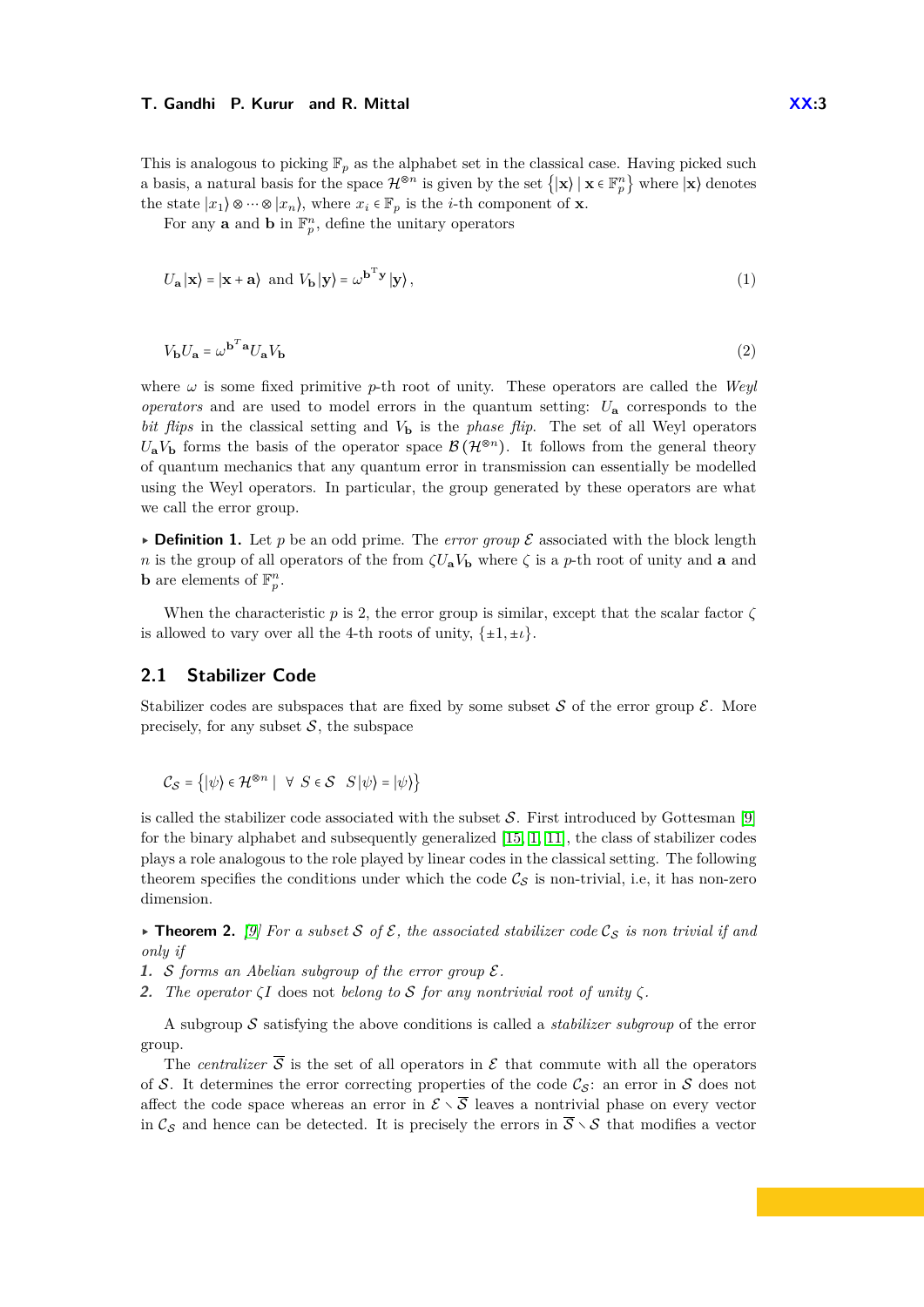#### **XX:4 Stabilizer codes from modified symplectic form**

in  $\mathcal{C}_{\mathcal{S}}$  to another vector in  $\mathcal{C}_{\mathcal{S}}$  and hence cannot be detected [\[9\]](#page-11-13). Thus the error correcting parameters, like the *distance* of the code, depend on the centralizer.

Finding a stabilizer subgroup can be reduced to a problem of designing special subspaces of  $\mathbb{F}_p^n \times \mathbb{F}_p^n$ . Given two vectors  $\mathbf{u} = (\mathbf{a}, \mathbf{b})$  and  $\mathbf{v} = (\mathbf{c}, \mathbf{d})$  in  $\mathbb{F}_p^n \times \mathbb{F}_p^n$ , define the *symplectic inner product*,  $\langle \mathbf{u}, \mathbf{v} \rangle$ , as the scalar  $\mathbf{a}^T \mathbf{d} - \mathbf{b}^T \mathbf{c}$ . A subspace *S* of  $\mathbb{F}_p^n \times \mathbb{F}_p^n$  is called *isotropic* if and only if for any two vectors **u** and **v** in *S*,  $\langle \mathbf{u}, \mathbf{v} \rangle = 0$ . From the following theorem, designing stabilizer subgroup is essentially equivalent to constructing isotropic subspace.

- <span id="page-3-0"></span>▸ **Theorem 3.** *[\[5,](#page-11-5) [1,](#page-11-14) [11\]](#page-11-6)*
- **1.** *Let* S *be a stabilizer subgroup of the error group then the subset*

$$
S = \{(\mathbf{a}, \mathbf{b}) \mid \zeta U_{\mathbf{a}} V_{\mathbf{b}} \in \mathcal{S}\}
$$

*is isotropic.*

**2.** Let *S* be any isotropic subset of  $\mathbb{F}_p^n \times \mathbb{F}_p^n$ , then the subgroup

 $\mathcal{S} = \left\{ \rho(\mathbf{a}, \mathbf{b}) U_{\mathbf{a}} V_{\mathbf{b}} \mid (\mathbf{a}, \mathbf{b}) \in S \subseteq \mathbb{F}_p^n \times \mathbb{F}_p^n \right\}$ 

*forms a stabilizer subgroup. In the above expression*  $\rho(a,b)$  *is*  $\omega^{\frac{1}{2}a^Tb}$  *if*  $p \neq 2$  *and*  $\iota^{a^Tb}$ *if p* = 2*.*

The above theorem follows from the fact that for two vectors  $\mathbf{u} = (\mathbf{a}, \mathbf{b})$  and  $\mathbf{v} = (\mathbf{c}, \mathbf{d})$ , the Weyl operators  $W_{\mathbf{u}} = U_{\mathbf{a}}V_{\mathbf{b}}$  and  $W_{\mathbf{v}} = U_{\mathbf{c}}V_{\mathbf{d}}$  commute if and only if the symplectic inner product  $\langle \mathbf{u}, \mathbf{v} \rangle = 0$ . In view of the above theorem, from now on, stabilizer codes will be characterized by the associated isotropic subspaces *S*. We also define the centralizer subspace which corresponds to the centralizer subgroup  $\overline{S}$ .

**• Definition 4** (Centralizer subspace). Let *S* be any subspace of  $\mathbb{F}_p^n \times \mathbb{F}_p^n$ . The *centralizer subspace* of *S*, denoted by  $\overline{S}$ , is the subspace of all vectors **u** such that  $\langle \mathbf{u}, \mathbf{x} \rangle = 0$  for all **x** in *S*.

The Hamming weight of an error measures the number of bits that the error corrupts in the classical setting. For quantum errors, the *joint weight* is the corresponding measure.

**• Definition 5.** Let  $\mathbf{u} = (\mathbf{a}, \mathbf{b})$  be any vector in the vector space  $\mathbb{F}_p^n \times \mathbb{F}_p^n$ . The joint weight wt (**u**) is defined as the number of indices  $1 \leq i \leq n$  such that the pair  $(a_i, b_i)$  is not  $(0, 0)$ . The joint weight of a subset  $S$ , wt $(S)$ , is the minimum of the joint weights of elements in  $S \times 0$ .

We summarize the error correcting properties of the stabilizer code in the following theorem [\[5,](#page-11-5) [1\]](#page-11-14).

<span id="page-3-1"></span> $\triangleright$  **Theorem 6.** Let *S* be an isotropic subspace of  $\mathbb{F}_p^n \times \mathbb{F}_p^n$  and let  $\mathcal{C}_S$  be the associated stabilizer *code. Then*

- **1.** The dimension of *S* as a vector space over  $\mathbb{F}_p$  is  $n k$  for some non-negative integer  $k$ . *The dimension of*  $\mathcal{C}_S$ *, as a Hilbert space is*  $p^k$ *.*
- **2.** *If every element of*  $\overline{S} \setminus S$  *has joint weight at least d, then the associated code*  $\mathcal{C}_S$  *can* detect *up to*  $d-1$  *errors and correct up to*  $\left\lfloor \frac{d-1}{2} \right\rfloor$  *errors.*

Often it is easier to lower bound the distance of the code  $\mathcal{C}_S$  by the joint weight wt  $(\overline{S})$ . This is known as the *pure distance* of the code.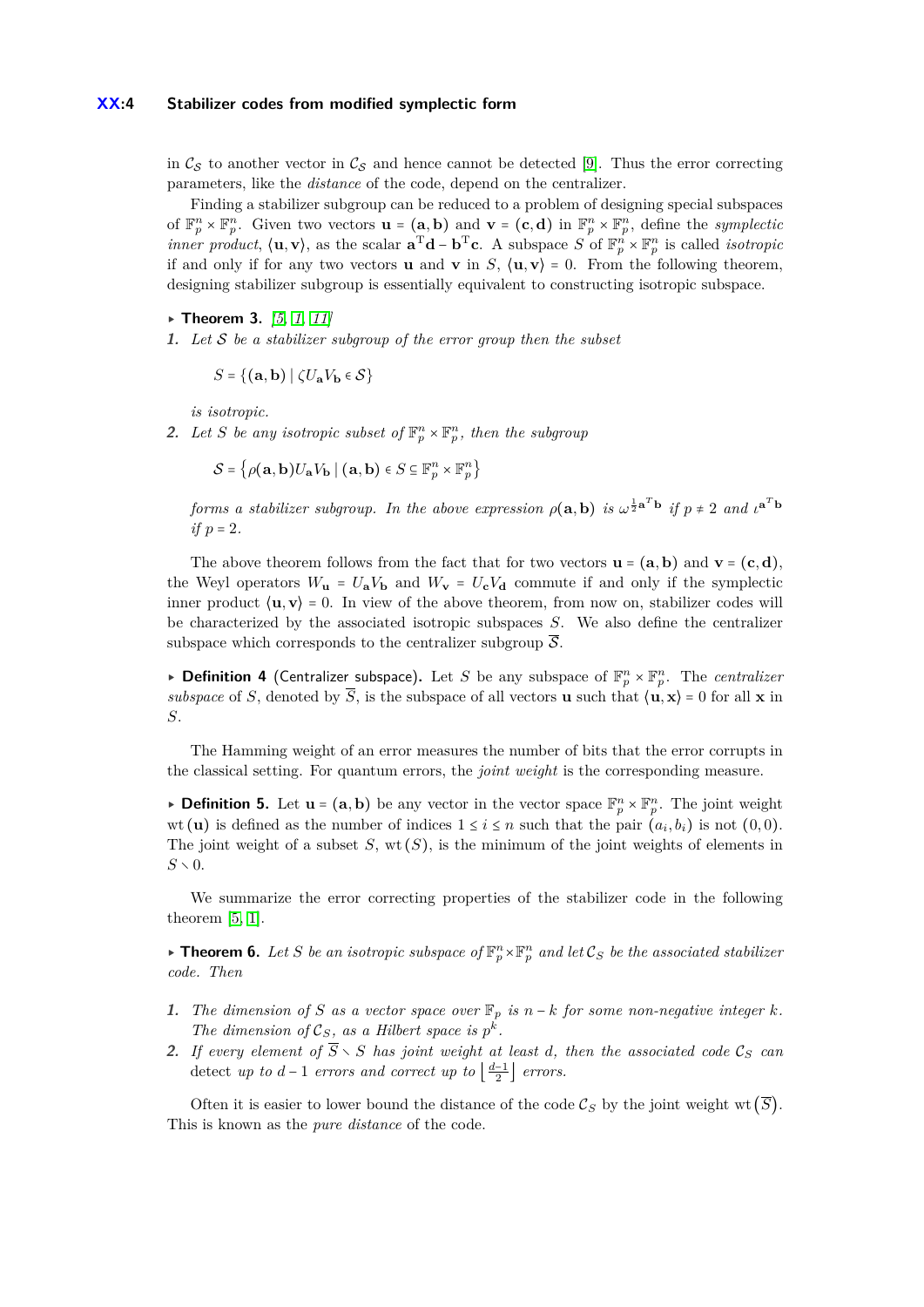# **3 Modifying the symplectic form**

The isotropy condition associated with the symplectic form  $\langle \cdot, \cdot \rangle$  is essentially the only challenge that prevents us from lifting constructions of classical linear codes to quantum stabilizer codes (Theorem [3\)](#page-3-0). This symplectic form sometimes even leads to certain Galois theoretic no-go results [\[8,](#page-11-7) [7\]](#page-11-8). This is what motivates us to modify the symplectic form and circumvent such impossibility theorems.

Let *p* be an odd prime and let *A* be any  $2n \times 2n$  skew-symmetric matrix of full rank with entries in  $\mathbb{F}_p$ . By appropriate relabelling of the Weyl operators, the theory of stabilizer codes can be built where the underlying symplectic form is given by  $\langle \mathbf{u}, \mathbf{v} \rangle_A = \mathbf{u}^T A \mathbf{v}$ . This is because, there is always a basis transformation *C* of  $\mathbb{F}_p^n \times \mathbb{F}_p^n$  such that the  $\langle \cdot, \cdot \rangle_{C^{\mathrm{T}}AC}$  is the standard symplectic  $\langle \cdot, \cdot \rangle$  [\[12,](#page-11-15) Chapter XV, Corollary 8.2]. The theory of codes then needs to be built out of the Weyl operators *WC***<sup>u</sup>** instead of the standard Weyl operators *W***u**. A similar change of symplectic form can be done in the case when *p* is 2 as well.

The joint Hamming weight of the vector (**a***,***b**) measures the number of indices corrupted by the error  $U_a V_b$ . If we restrict our attention to symplectic forms given by matrices ( 0 *σ*  $-\sigma^T$  0 , for some  $n \times n$  *permutation matrix*  $\sigma$ , as opposed to general forms, a variant of joint Hamming weight would serve the purpose of measuring errors – the weight of (**a***,***b**) in the modified setting should be the joint Hamming weight of  $(a, \sigma b)$ , i.e. permute the second component before computing weight. Furthermore, if the permutation  $\sigma$  in the above matrix is also an involution, i.e.  $\sigma^T = \sigma$ , the associated symplectic form simplifies further: for vectors  $\mathbf{u} = (\mathbf{a}, \mathbf{b})$  and  $\mathbf{v} = (\mathbf{c}, \mathbf{d})$ , we define the *σ-symplectic inner product* as follows:

 $\langle \mathbf{u}, \mathbf{v} \rangle_{\sigma} = \mathbf{a}^{\mathrm{T}} \sigma \mathbf{d} - \mathbf{b}^{\mathrm{T}} \sigma \mathbf{c}.$ 

The notion of isotropy and centralizer can now be formalized in this new setting.

**► Definition 7.** A subspace *S* of  $\mathbb{F}_p^n \times \mathbb{F}_p^n$  is called a *σ-isotropic subspace* if for all **u** and **v** ∈ *S*,  $\langle \mathbf{u}, \mathbf{v} \rangle_{\sigma} = 0.$ 

For any subspace *S* of  $\mathbb{F}_p^n \times \mathbb{F}_p^n$  the *σ-centralizer*  $\overline{S}$  is the subspace of all vectors **x** in  $\mathbb{F}_p^n \times \mathbb{F}_p^n$  such that  $\langle \mathbf{x}, \mathbf{u} \rangle_\sigma = 0$  for all **u** in *S*.

We have the following result that connects standard isotropy and  $\sigma$ -isotropy.

<span id="page-4-0"></span> $\blacktriangleright$  **Lemma 8.** For any subset *S* of  $\mathbb{F}_p^n \times \mathbb{F}_p^n$ , let  $S^{\sigma}$  denote the set of all elements  $(a, \sigma b)$  such *that*  $(a, b) \in S$ *, then.* 

**1.** *S is*  $\sigma$ -*isotropic if* and only *if*  $S^{\sigma}$  *is isotropic* 

**2.**  $\overline{S}$  *is a σ*-centralizer of *S if and only if*  $\overline{S}^{\sigma}$  *is a centralizer of*  $S^{\sigma}$ .

**Proof.** Since  $\sigma$  is an involution we have  $\sigma^T = \sigma$ . The proof then follows from the identity

$$
\langle (a,b),(c,d) \rangle_{\sigma} = \langle (a,\sigma b),(c,\sigma d) \rangle.
$$

In view of Theorem [3](#page-3-0) and the previous lemma, it follows that constructing stabilizer codes is equivalent to constructing  $\sigma$ -isotropic subspaces of  $\mathbb{F}_p^n \times \mathbb{F}_p^n$ . We have the following variant of Theorem [6](#page-3-1) for  $\sigma$ -isotropic sets.

<span id="page-4-1"></span>**Figure 1 Figure 1 Figure 1** *g*  $E_p^n$  *g*  $F_p^n$  *with*  $\sigma$ -centralizer  $\overline{S}$  then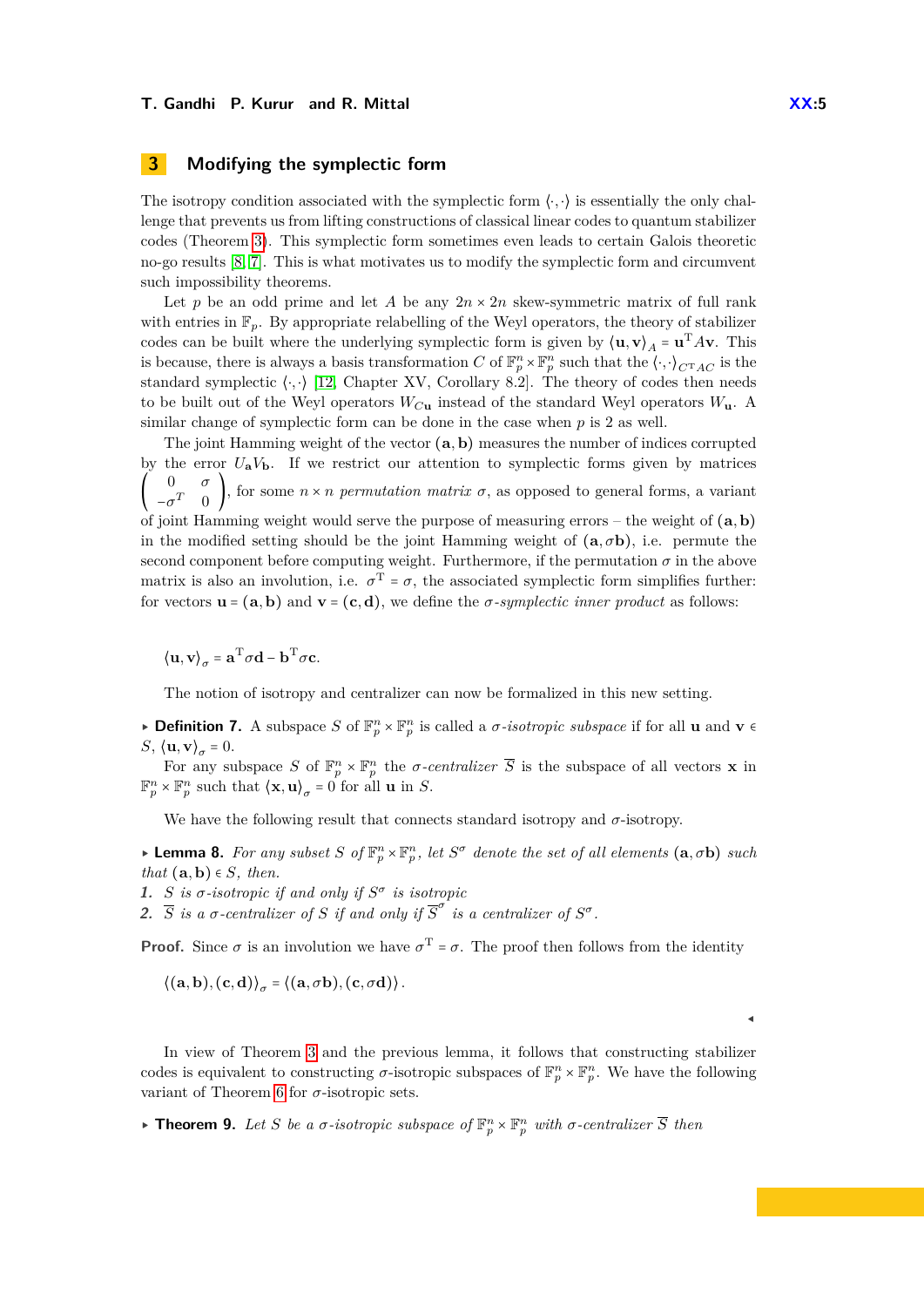#### **XX:6 Stabilizer codes from modified symplectic form**

- **1.** The dimension of S as a vector space over  $\mathbb{F}_p^n \times \mathbb{F}_p^n$  is at most n, say  $n k$ *. Using* S, we *can construct a stabilizer code of dimension*  $p^k$ .
- **2.** *Suppose, every element of*  $\overline{S} \setminus S$  *has joint weight at least d, then the associated stabilizer code has joint weight at least*  $\left\lfloor \frac{d+1}{2} \right\rfloor$  *and correct up to*  $\left\lfloor \frac{d-1}{4} \right\rfloor$  *errors.*

**Proof.** From Lemma [8,](#page-4-0) we have  $S^{\sigma}$  is isotropic and its centralizer is  $\overline{S}^{\sigma}$ . Notice that the dimension of the space  $S^{\sigma}$  and *S* are equal as the map  $(a, b) \mapsto (a, \sigma b)$  is a permutation on the 2*n* indices. The stabilizer code required in part 1 is just the stabilizer code associated with the isotropic set *S σ* .

Consider any element  $(a, b)$  and let *A* denote the indices *i* such that  $a_i \neq 0$ . Similarly let *B* denote the set of indices *j* such that  $b_j \neq 0$ . Then the joint weight of  $(a, b)$  is the cardinality of  $A \cup B$ . The joint weight of  $(a, \sigma b)$  is at least the maximum of the cardinalities of *A* and *B* and hence is at least  $\left[\frac{d+1}{2}\right]$ . It follows that  $\overline{S}^{\sigma} \setminus S^{\sigma}$  has joint weight at least  $\left\lfloor \frac{d+1}{2} \right\rfloor$ . Using Theorem [6](#page-3-1) we get the necessary result.

The bound on the distance in the previous theorem is conservative. Theoretically this is the best bound that we can derive. Explicit examples constructed in Section [5](#page-10-0) often give much better distances. It may as well be the case that the actual joint weight of  $\overline{S}^{\sigma} \times S^{\sigma}$ could even be higher than that of  $\overline{S} \setminus S$ .

# **3.1 Cyclic codes**

We fix a finite field  $\mathbb{F}_p$  as the alphabet set and a block length *n* that is co-prime to *p*. Consider the right shift operator *N* that maps a vector  $\mathbf{a} = (a_0, \ldots, a_{n-1})$  to its right shift  $(a_{n-1}, a_0, \ldots, a_{n-2})$ . A classical code *C* is *cyclic* if for all **a** in *C* its right shift *N***a** is also in *C*. It turns out that the right generalization of this notion is *simultaneous cyclicity*.

**• Definition 10.** A subset *S* of  $\mathbb{F}_p^n \times \mathbb{F}_p^n$  is *simultaneously cyclic* if for all  $(a, b)$  in *S*, its simultaneous shift  $(Na, Nb)$  is also in  $\overline{S}$ .

A quantum stabilizer code is *cyclic* if the associated isotropic set *S* is simultaneously cyclic [\[8,](#page-11-7) III.2]. It turns out that the centralizer  $\overline{S}$  is also simultaneously cyclic. As in the case of classical cyclic codes, the associated code can be seen as an ideal over an appropriate cyclotomic ring. In the more general setting of  $\sigma$ -isotropic sets, for a simultaneously cyclic subspace *S*, its centralizer  $\overline{S}$  *need not* be simultaneously cyclic and hence the theory of cyclotomic rings will not be applicable any more. Though, if we further restrict to involution  $\sigma$  to be of the form  $i \rightarrow mi$  modulo *n* for some *m*, we get back all the nice properties that we are accustomed to in the classical setting. We will call such an involution  $\sigma_m$ , fix it for the rest of the article. Notice,  $\sigma_m$  being an involution means *m* is a square root of 1 mod *n*. It is easy to see that the shift operator *N* and  $\sigma_m$  satisfy the commutation relation:

<span id="page-5-0"></span>
$$
N\sigma_m = \sigma_m N^m \tag{3}
$$

The following theorem follows directly.

<span id="page-5-1"></span>**Figure 11.** Let S be a  $\sigma_m$ -isotropic, simultaneously cyclic subspace of  $\mathbb{F}_p^n \times \mathbb{F}_p^n$ . Then *its*  $\sigma_m$ -centralizer  $\overline{S}$  *is also simultaneously cyclic.* 

Consider the cyclotomic ring  $\mathcal{R} = \mathbb{F}_p[X]/\langle X^n - 1 \rangle$ . As in the classical case, representing a vector **a** as the polynomial  $\mathbf{a}(X) = a_0 + a_1 X + \cdots + a_{n-1} X^{n-1} \in \mathcal{R}$  provides an elegant mechanism to work with cyclic codes. For example, the cyclic shift of a vector in  $\mathbb{F}_p^n$  is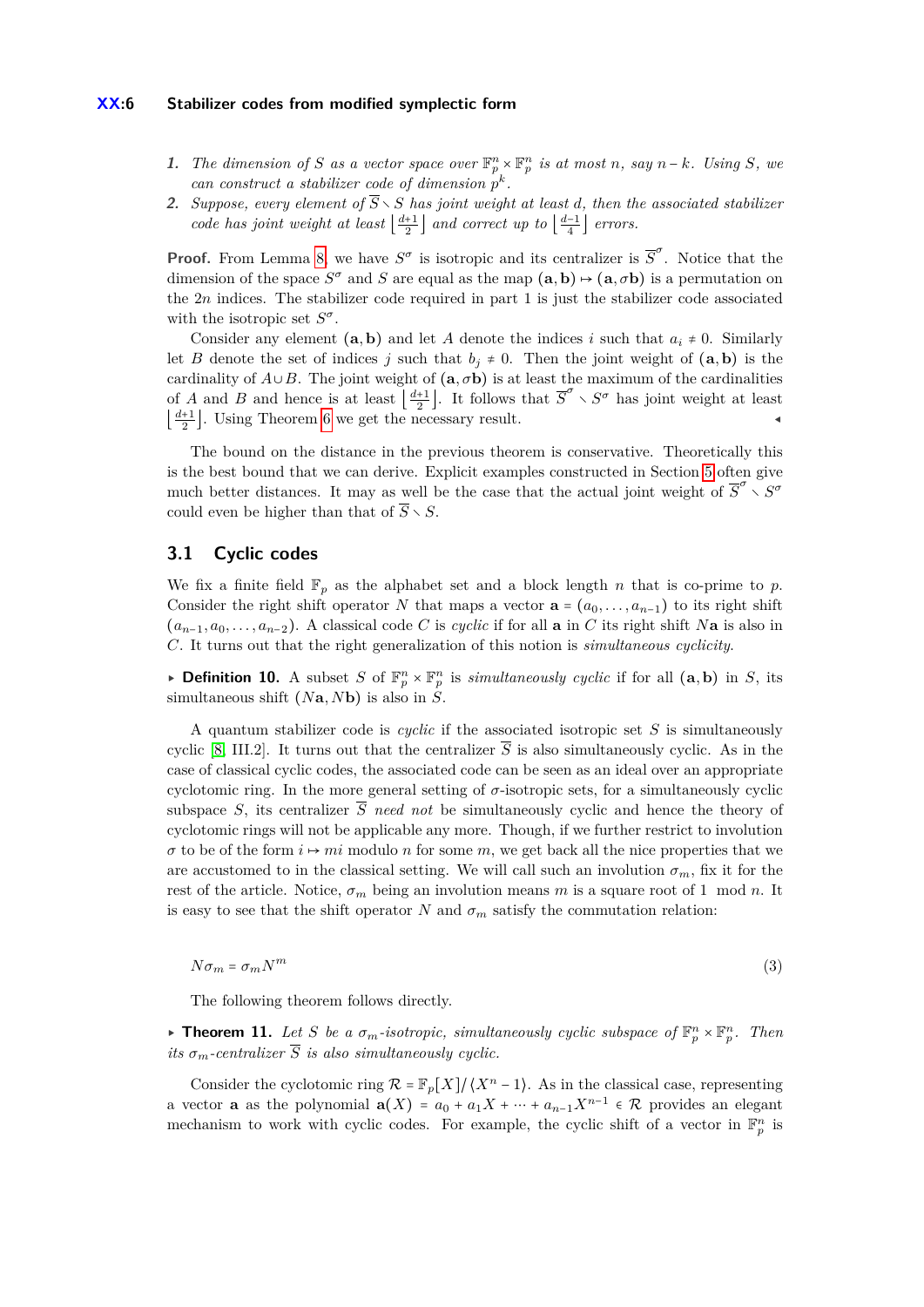equivalent to multiplication by *X* in the ring  $\mathcal{R}$ . The following theorem expresses the  $\sigma_{m}$ isotropy condition in terms of these polynomial representations.

 $\triangleright$  **Theorem 12.** Let S be a simultaneously cyclic subspace of  $\mathbb{F}_p^n \times \mathbb{F}_p^n$ . S is a  $\sigma_m$ -isotropic *subspace if and only if for any two elements*  $\mathbf{u} = (\mathbf{a}, \mathbf{b})$  *and*  $\mathbf{v} = (\mathbf{c}, \mathbf{d})$  *in S*, the corresponding *polynomials satisfy the identity:*

<span id="page-6-0"></span>
$$
\mathbf{a}(X)\mathbf{d}(X^{-m}) - \mathbf{b}(X)\mathbf{c}(X^{-m}) = 0 \mod X^{n} - 1
$$
\n<sup>(4)</sup>

**Proof.** The constant coefficient of the polynomial on the left hand side of Equation [4](#page-6-0) is equivalent to the  $\sigma_m$ -isotropy condition. So the polynomial condition implies that the subspace *S* is  $\sigma_m$ -isotropic.

For the converse, notice that  $\mathbf{a}(X^m) = (\sigma_m \mathbf{a})(X)$ . Hence it is sufficient to prove the identity,

$$
\mathbf{a}(X)(\sigma_m \mathbf{d})(X^{-1}) - \mathbf{b}(X)(\sigma_m \mathbf{c})(X^{-1}) = 0 \mod X^n - 1,
$$

for every  $(**a**, **b**), (**c**, **d**) \in S$ . The coefficient of  $X<sup>i</sup>$  on the left is,

 $\mathbf{a}^{\mathrm{T}}(N^{i}\sigma_{m})\mathbf{d} - \mathbf{b}^{\mathrm{T}}(N^{i}\sigma_{m})\mathbf{c}.$ 

Using the Equation [3](#page-5-0) repeatedly, the coefficient simplifies to,

 $\mathbf{a}^{\mathrm{T}}(\sigma_m N^{mi})\mathbf{d} - \mathbf{b}^T(\sigma_m N^{mi})\mathbf{c}$ *,* 

which is equal to  $\left\langle (\mathbf{a}, \mathbf{b}), (N^{mi} \mathbf{c}, N^{mi} \mathbf{d}) \right\rangle_{\sigma_m}$ .

Since *S* is  $\sigma_m$ -isotropic and simultaneously cyclic, this coefficient is 0.

### **3.2 Linear codes**

Let p be a prime. It is well known that the finite field  $\mathbb{F}_p$  has a *unique* quadratic extension  $\mathbb{F}_{p^2}$ . Such an extension is essentially the field  $\mathbb{F}_p(\eta)$  consisting of all elements of the form *a* + *ηb*, where *η* is the root of some irreducible quadratic polynomial  $\mu(Y) = Y^2 - c_1Y - c_0$ . The encoding  $(\mathbf{a}, \mathbf{b}) \mapsto \mathbf{a} + \eta \mathbf{b}$  gives an encoding of  $\mathbb{F}_p^n \times \mathbb{F}_p^n$  to  $\mathbb{F}_{p^2}^n$ . We fix such an element for the rest of the section. A  $\mathbb{F}_{p^2}$ -linear subspace of  $\mathbb{F}_{p^2}^n$  is isotropic iff the corresponding preimage forms an isotropic subspace of  $\mathbb{F}_p^n \times \mathbb{F}_p^n$ . Stabilizer codes associated to isotropic  $\mathbb{F}_{p^2}$ -vector spaces are called *linear stabilizer codes*. As isotropic subspace is an  $\mathbb{F}_{p^2}$ -linear subspace, it is closed under the multiplication by  $\eta$ .

For an  $\mathbb{F}_p$  subspace *C* of  $\mathbb{F}_p^n \times \mathbb{F}_p^n$ , the necessary and sufficient condition for it to be an  $\mathbb{F}_{p^2}$ -subspace under the above encoding is that it should be closed under multiplication by  $\eta$ . Since  $\eta^2 = c_o + c_1 \eta$ , C is  $\mathbb{F}_{p^2}$ -linear iff for all pair  $(a, b)$  in C, the pair  $(c_o, b, a + c_1b)$  also belongs to *C*. We have the following theorem on  $\sigma$ -centralizers.

**Find 13.** Let  $\sigma$  be an involution in  $S_n$  and  $S$  be a  $\sigma$ -isotropic subspace. Let  $\overline{S}$  be the *corresponding*  $\sigma$ -centralizer subspace. Then S is  $\mathbb{F}_{p^2}$ -linear implies  $\overline{S}$  is  $\mathbb{F}_{p^2}$ -linear.

**Proof.** Consider any arbitrary element **v** =  $(\mathbf{x}, \mathbf{y})$  in  $\overline{S}$ . By the definition of  $\sigma$ -centralizer, for any  $\mathbf{u} = (\mathbf{a}, \mathbf{b})$  in *S*, we have  $\langle \mathbf{u}, \mathbf{v} \rangle_{\sigma} = 0$ . In addition, we also have

<span id="page-6-1"></span>
$$
\langle \eta \mathbf{u}, \mathbf{v} \rangle_{\sigma} = c_0 \mathbf{b}^T \sigma \mathbf{y} - \mathbf{a}^T \sigma \mathbf{x} - c_1 \mathbf{b}^T \sigma \mathbf{x} = 0.
$$
 (5)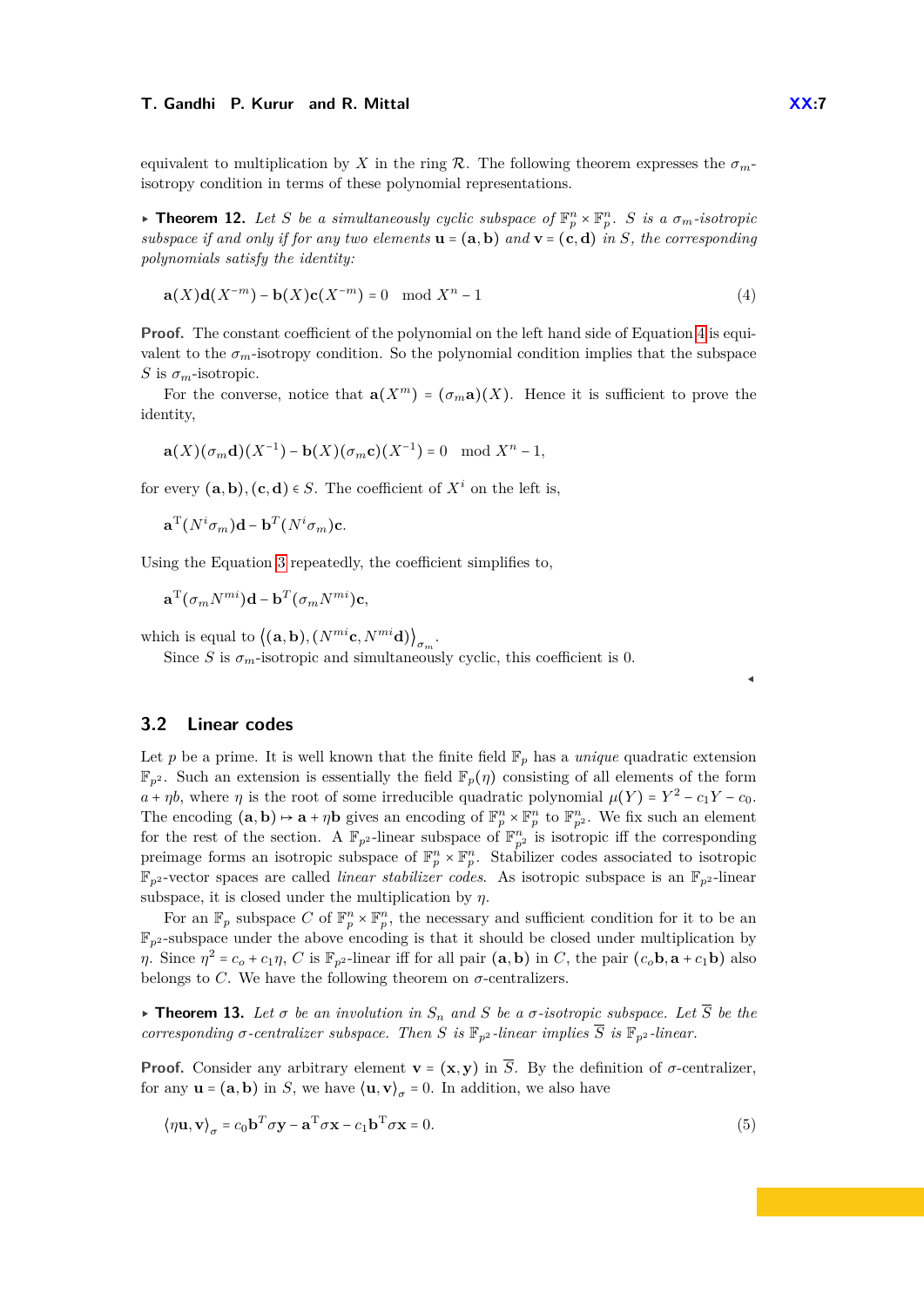due to the linearity of *S*. Now consider  $\langle \mathbf{u}, \eta \mathbf{v} \rangle_{\sigma}$ . We have:

$$
\langle \mathbf{u}, \eta \mathbf{v} \rangle_{\sigma} = \mathbf{a}^{T} \sigma (\mathbf{x} + c_{1} \mathbf{y}) - \mathbf{b}^{T} \sigma (c_{0} \mathbf{y})
$$
  
\n
$$
= \mathbf{a}^{T} \sigma \mathbf{x} + c_{1} \mathbf{a}^{T} \sigma \mathbf{y} - c_{0} \mathbf{b}^{T} \sigma \mathbf{y}
$$
  
\n
$$
= \mathbf{b}^{T} \sigma \mathbf{x} + c_{1} \mathbf{a}^{T} \sigma \mathbf{y} \qquad \text{from (5)}
$$
  
\n
$$
= \mathbf{c}_{1} \langle \mathbf{u}, \mathbf{v} \rangle_{\sigma}
$$

This proves that  $\eta \mathbf{v}$  is in  $\overline{S}$  and hence  $\overline{S}$  is a  $\mathbb{F}_{p^2}$ -subspace.

The above theorem is true for any involution  $\sigma$ . In addition, if the involution is  $\sigma_m$ , using Theorem [11](#page-5-1) we have

▸ **Theorem 14.** *Let S be a simultaneously cyclic, σm-isotropic and* F*p*<sup>2</sup> *-linear subspace. Then its*  $\sigma_m$ -centralizer  $\overline{S}$  *is simultaneously cyclic and*  $\mathbb{F}_{p^2}$ -linear subspace.

We now look at  $\mathbb{F}_{n^2}$ -linear,  $\sigma_m$ -isotropic, and simultaneously cyclic subspaces. Recall that we encoded a vector **a** as the polynomial  $\sum a_i X^i$  in the ring R. In this case, we encode pairs of polynomials in  $\mathcal{R}\times\mathcal{R}$  as elements of  $\mathcal{R}(\eta) = \mathbb{F}_{p^2}[X]/\langle X^n - 1 \rangle$ . A  $\mathbb{F}_{p^2}$ -linear simultaneously cyclic subspace has to be an ideal of  $\mathcal{R}(\eta)$  and hence should have a generating polynomial. A consequence of previous theorem is that its centralizer would also be an ideal and have a generating polynomial.

### **3.3 Linear stabilizer codes from** *σm***-isotropic sets**

An  $\mathbb{F}_{n^2}$ -linear simultaneously cyclic subspace is equivalent to an ideal of  $\mathcal{R}(\eta)$ . Define a triplet  $(n, p, m)$  to be *good* if  $n \mid p^t + m$  for some t and  $m^2 = 1 \mod n$ . The following theorem characterizes  $\sigma_m$ -isotropic ideals of  $\mathcal{R}(\eta)$  for good triplets.

<span id="page-7-0"></span>▶ **Theorem 15.** Let  $n | p^t + m$ , where  $m$  is a square root of 1 mod  $n$ . An ideal  $S$  of  $\mathcal{R}(\eta)$ *is*  $\sigma_m$ -*isotropic if and only if S is generated by the product of two polynomials*  $g(X)h(X, \eta)$ *which satisfy the following conditions.*

- **1.**  $g(X)$  *is a factor of*  $X^n 1$  *in*  $\mathbb{F}_p$  *which includes all the odd irreducible factors.*
- **2.**  $h(X, \eta)$  is such that for any  $r(X, \eta)$  which is a factor of  $(X^n 1)/g(X)$  over  $\mathbb{F}_p(\eta)$ *exactly one of*  $r(X, \eta)$  *or its conjugate*  $r(X, \eta)$ <sup>*p*</sup> *divides*  $h(X, \eta)$ *.*

*Hence the ideal will be non-trivial only if t is even.*

**Proof.** Refer to the section [A.1](#page-13-0) of the appendix.

Dutta et. al. [\[8,](#page-11-7) [7\]](#page-11-8) gave a characterization of the  $\sigma_m$ -isotropic ideals of  $\mathcal{R}(\eta)$  for good triplets where *m* = 1. Theorem [15](#page-7-0) generalizes there construction for other square roots of 1 mod *n*.

Dutta et. al. [\[8\]](#page-11-7) also proved that if  $n | p^t + 1$  for some odd  $t$  then there are no linear cyclic stabilizer codes. This will be the case when the order of *p* in  $\mathbb{Z}_n$  is 2*t* (for some odd *t*) and  $p^t = -1 \mod n$ . However, Theorem. [15](#page-7-0) allows us to construct  $\sigma_{-1}$ -isotropic ideals for such  $(n, p)$  pairs.

For  $m \neq -1$ , the  $\sigma_m$ -isotropy condition as polynomials is given by

$$
\mathbf{a}(X)\mathbf{d}(X)^{p^t} - \mathbf{b}(X)\mathbf{c}(X)^{p^t} \mod X^n - 1
$$
\n<sup>(6)</sup>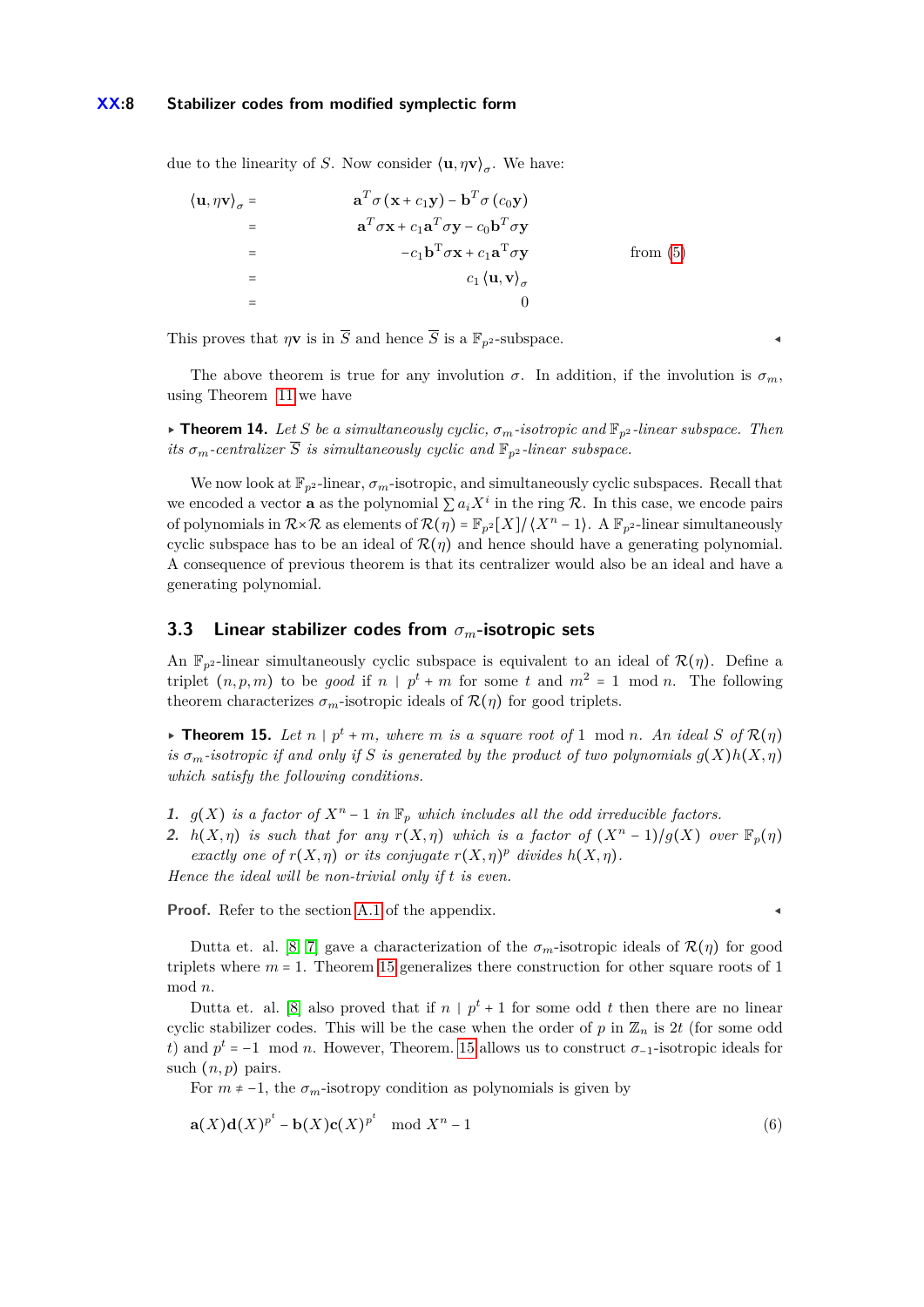The  $p<sup>t</sup>$  powers that occur in the above condition leads to certain Galois theoretic situations that makes such ideals trivial when *t* is odd. The  $\sigma_{-1}$ -isotropy condition on the other hand is much simpler

 $a(X)d(X) - b(X)c(X) \mod X^{n} - 1$ .

This is the reason why we are able to construct linear cyclic stabilizer codes when we modify the symplectic condition to the bilinear form  $\langle \cdot, \cdot \rangle_{\sigma_{-1}}$ .

Our results also gives other variants: If *p* has order 4*t* and the quantity  $-m = p^{2t}$  is a square root different from  $\pm 1$ , by considering  $\sigma_m$ -isotropic sets we get examples of codes that were not considered above. Such non-trivial square roots exists when the block length *n* is composite. With such variants, we may be able to prove better lower bounds than the one mentioned here (Theorem [9\)](#page-4-1).

When the order of *p* in  $\mathbb{Z}_n$  is odd, all the factors of  $X^n - 1$  have odd degree. Therefore, we do not have any non-trivial  $\sigma_m$ -isotropic ideals.

To summarize:

- Prime *p* has order 4*t* and  $p^{2t} = -1$  then construct codes based on the work of Dutta et. al. [\[8,](#page-11-7) [7\]](#page-11-8).
- Prime *p* has even order, construct codes based on any one of the non-trivial *σ*−<sup>1</sup>-isotropic m. ideals using Theorem [15.](#page-7-0)
- **Prime** *p* has odd order in  $\mathbb{Z}_n$ , our strategy fails.

In the constructions that we have sketched above, we need a characterization of the *σ*-centralizer  $\overline{S}$  if we need some handle on the error correction properties. We have the following proposition (proof in section [A.2](#page-14-0) of the appendix).

<span id="page-8-1"></span> $\triangleright$  **Proposition 16.** *Consider a*  $\sigma$ -*isotropic ideal*  $S$  whose generating polynomial is  $g(X)h(X, \eta)$ *as in Theorem [15.](#page-7-0) The*  $\sigma$ -centralizer  $\overline{S}$  *of*  $S$  *is given by the ideal generated by*  $h(X, \eta)$ *.* 

# **4 BCH distance and decoding**

For the generators of cyclic codes, we now define the BCH-distance.

**► Definition 17.** Let  $f(X)$  be any factor of  $X^n - 1$  over a field  $\mathbb{F}_q$ . The BCH distance of  $f(X)$  is the maximum *l* such that there exists a sequence of  $l-1$  consecutive powers  $\beta$ ,  $\beta$ <sup>2</sup>, ...,  $\beta$ <sup>*l*-1</sup>, all of which are roots of *f*(*X*) for some primitive *n*-th root of unity  $\beta$ .

The BCH distance of  $f(X)$  gives a lower bound on the distance of the associated ideal as a code. Notice that for the codes constructed in the previous section, the centralizer as an ideal over  $\mathcal{R}[\eta]$  has generator  $h(X,\eta)$  and the Hamming distance of this code is its joint weight in the quantum setting. Using Theorem [9,](#page-4-1) we have the following proposition.

▸ **Proposition 18.** *Let S be a linear cyclic stabilizer code generated using one of Theorems [15](#page-7-0) and let*  $g(X)h(X,\eta)$  *be its generator polynomial. If the polynomial*  $h(X,\eta)$  has BCH distance *d*, then the associated stabilizer code has distance at-least  $\lfloor \frac{d+1}{2} \rfloor$ .

For a classical cyclic code, the celebrated Berlekamp-Massey-Welch [\[3,](#page-11-9) [13,](#page-11-10) [17\]](#page-11-11) algorithm gives an efficient error correction procedure. We reformulate this result for our use in the decoding of quantum cyclic codes.

<span id="page-8-0"></span>▸ **Theorem 19** (Berlekamp-Massey-Welch [\[3,](#page-11-9) [13,](#page-11-10) [17\]](#page-11-11))**.** *Let f*(*X*) *be any factor of X<sup>n</sup>* −1 *over a finite field*  $\mathbb{F}_q$  *with BCH distance at least*  $2t + 1$ *. Let*  $e(X)$  *be any unknown polynomial with Hamming weight at most t. There exists an efficient algorithm, that takes as input any*  $r(X) = e(X) \mod f(X)$  *and outputs*  $e(X)$ *.*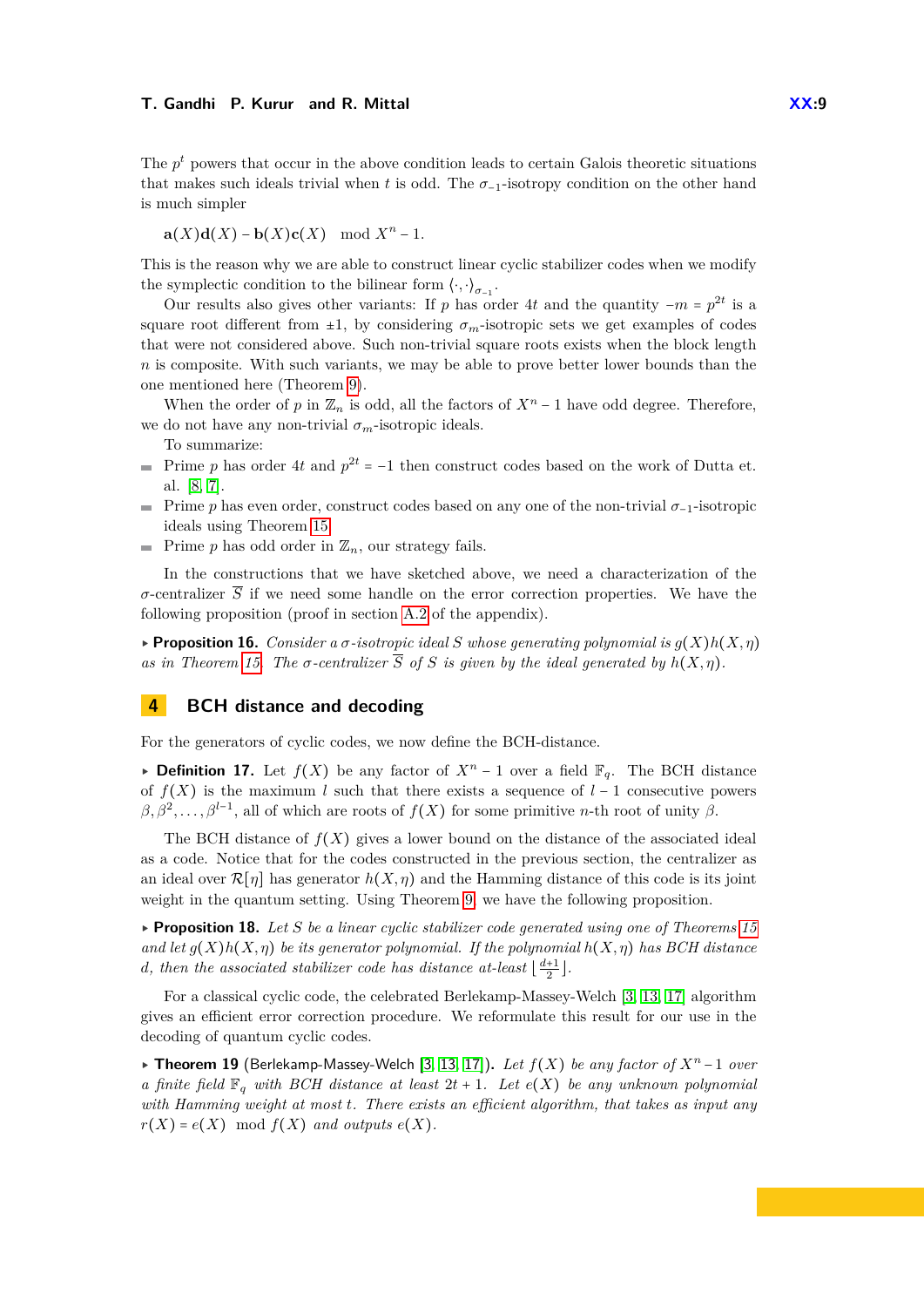#### **XX:10 Stabilizer codes from modified symplectic form**

Let *S* be any  $\sigma_m$ -isotropic cyclic code that we constructed in the previous section. We fix some notation for this section. Recall,  $S^{\sigma_m}$  is the space of all elements  $(\mathbf{a}, \sigma_m \mathbf{b})$ , where  $(\mathbf{a}, \mathbf{b})$ is in *S*. This set forms an isotropic subset under the standard symplectic form (Lemma [8\)](#page-4-0). The corresponding stabilizer group S' consists of Weyl operators  $W'_{a,b} = \rho(a, \sigma_m b)U_aV_{\sigma_m b}$ ,  $(a, b)$  is in *S*, and the quantum code *C* is the space of vectors stabilized by *S'*.

Suppose  $|\psi\rangle$  in C was the message that was transmitted and the received message was  $|\phi\rangle = U_{\mathbf{e}_1}V_{\sigma_m\mathbf{e}_2}|\psi\rangle$  for some unknown  $\mathbf{e}_1$  and  $\mathbf{e}_2$  in  $\mathbb{F}_p^n$ . It is sufficient to find  $\mathbf{e}_1$  and  $\mathbf{e}_2$  to recover the actual message: given **e**<sub>1</sub> and **e**<sub>2</sub> we apply the operator  $V^{\dagger}_{\sigma_{m}e_{2}}U^{\dagger}_{e_{1}}$  to  $|\phi\rangle$ . The following proposition plays an important role in finding **e<sup>1</sup>** and **e<sup>2</sup>** efficiently.

<span id="page-9-1"></span>▸ **Proposition 20.** *For any* (**a***,***b**) ∈ *S, we can efficiently compute the polynomial* **a**(*X*)**e2**(*X*−*m*)− **b**( $X$ )**e**<sub>1</sub>( $X^{-m}$ ) mod  $X^n - 1$ 

**Proof.** We need to compute the following polynomial.

<span id="page-9-0"></span>
$$
\mathbf{a}(x)\mathbf{e_2}(X^{-m}) - \mathbf{b}(X)\mathbf{e_1}(X^{-m}) = \sum_{i=0}^{n-1} \left( (N^i \mathbf{a}, N^i \mathbf{b}), (\mathbf{e_1}, \mathbf{e_2}) \right)_{\sigma_m} X^{mi} \mod X^n - 1 \tag{7}
$$

We would recover one coefficient at a time. Recall that the sent message  $|\psi\rangle$  is stabilized by  $W'_{\mathbf{a},\mathbf{b}}$  and it is easy to verify the commutation relation

$$
W'_{\mathbf{a},\mathbf{b}}U_{\mathbf{e}_1}V_{\sigma_m\mathbf{e}_2} = \omega^{\langle(\mathbf{a},\mathbf{b}),(\mathbf{e}_1,\mathbf{e}_2)\rangle_{\sigma_m}}U_{\mathbf{e}_1}V_{\sigma_m\mathbf{e}_2}W'_{\mathbf{a},\mathbf{b}}.
$$

Hence the received vector  $|\phi\rangle = U_{\mathbf{e}_1} V_{\sigma_m \mathbf{e}_2} |\psi\rangle$  is an eigen vector of  $W'_{\mathbf{a},\mathbf{b}}$  with eigen value  $\omega^{((a,b),(e_1,e_2))_{\sigma_m}}$ . Using the phase estimation algorithm [\[14,](#page-11-16) 5.2], we extract the inner product  $\langle (\mathbf{a}, \mathbf{b}), (\mathbf{e}_1, \mathbf{e}_2) \rangle_{\sigma_m}$  without modifying the received state  $|\phi\rangle$ . This recovers the constant term of the polynomial

We repeat the above procedure with the Weyl Operator  $W'_{N^i\mathbf{a},N^i\mathbf{b}}$  to compute the coefficient  $((N^i\mathbf{a}, N^i\mathbf{b}), (\mathbf{e}_1, \mathbf{e}_2))_{\sigma_m}$ . Each of these phase estimations gives us an additional coefficient of the polynomial. This allows us to recover the polynomial in Equation [7](#page-9-0) after *n* phase estimations.

Notice that if the pair  $(e_1, \sigma_m e_2)$  is of joint weight less than  $\tau$ , the polynomial  $e_1 + \eta e_2$ as a polynomial in  $\mathcal{R}[\eta]$  will have at most  $2\tau$  non-zero coefficients. The main idea is to use Proposition [20](#page-9-1) to recover the polynomial  $\mathbf{e}_1 + \eta \mathbf{e}_2$  modulo the generator polynomial  $h(X, \eta)$ . Then using the classical Berlekamp-Massey-Welch algorithm we recover **e<sup>1</sup>** + *η***e2**. This is formalized in the following proposition.

 $\triangleright$  **Theorem 21.** Let S be  $\sigma_m$ -isotropic ideal of  $\mathcal{R}(\eta)$ . Let  $g(X)$ ,  $h(X,\eta)$  be the polynomial *satisfying the properties in Theorem [15.](#page-7-0) Let*  $h(X, \eta)$  be of BCH distance  $4\tau + 1$ . There exists *an efficient quantum algorithm that corrects errors of joint weight τ*

**Proof.** From the proof of Theorem [15](#page-7-0) (Section [A.1\)](#page-13-0), we know that there exists a polynomial  $\mathbf{a}(X) \in \mathcal{R}$  such that  $\mathbf{g}(X) + \eta \mathbf{a}(X) \mathbf{g}(X)$  belongs to the ideal *S*. By abusing the notation, let  $(\mathbf{g}, \mathbf{ag}) \in S$ . For  $(\mathbf{e_1}, \mathbf{e_2}) \in \mathbb{F}_p^n \times \mathbb{F}_p^n$ ,

 $r'(X) = g(X)e_2(X^{-m}) - a(X)g(X)e_1(X^{-m})$ 

By Proposition [20,](#page-9-1) we can compute  $r'(X)$  efficiently.

Divide both side by  $g(X)$  and then take modulo  $h(X, \eta)$ . From the proof of Theorem [15](#page-7-0) (Section [A.1,](#page-13-0) Proposition [25\)](#page-13-1) we know that  $\mathbf{a}(X) = \eta^p \mod h(X, \eta)$ . Thus,

 $r(X) = e_2(X^{-m}) - \eta^p e_1(X^{-m}) \mod h(X, \eta)$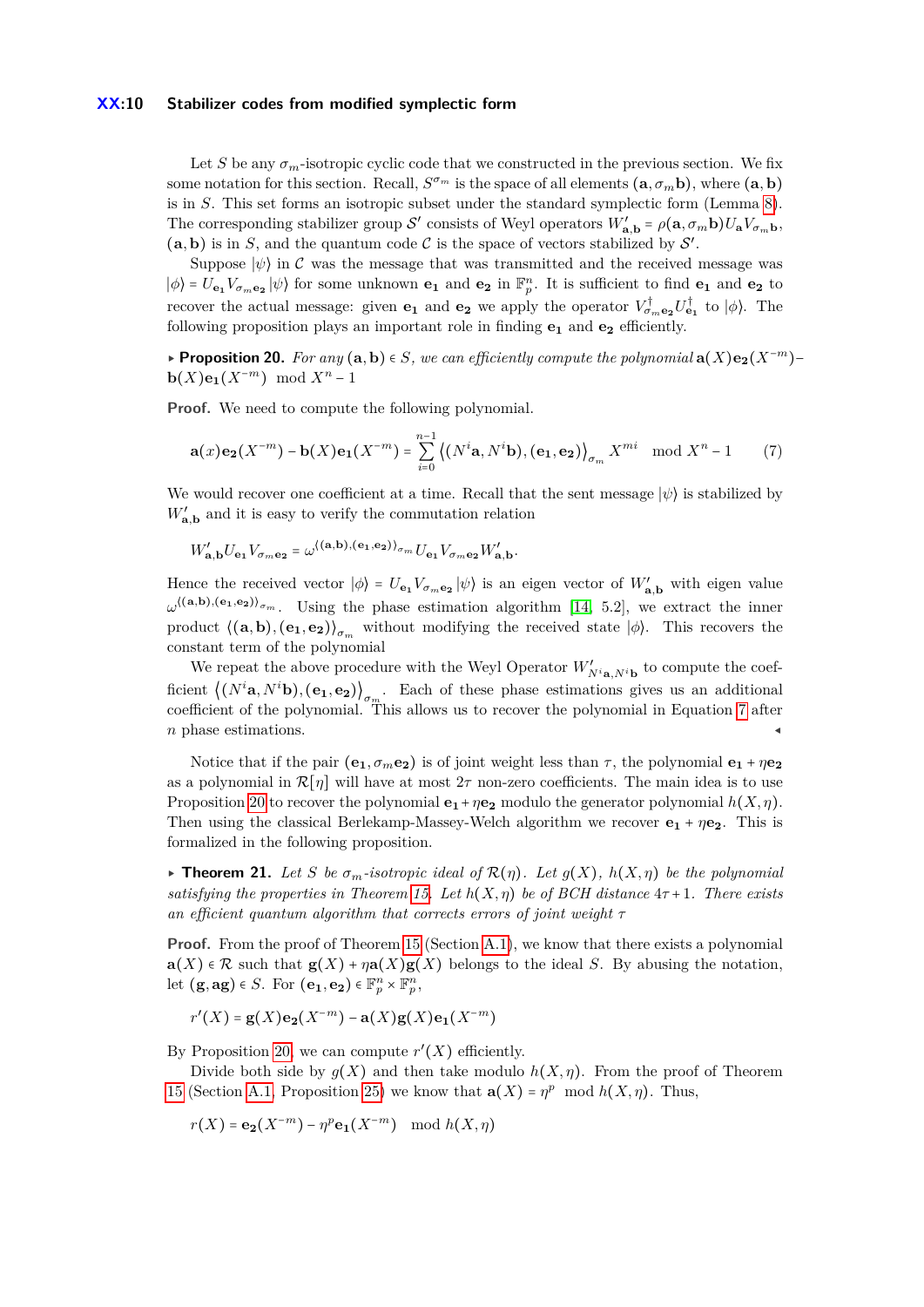If joint weight  $wt(\mathbf{e}_1, \sigma_m \mathbf{e}_2)$  is at most  $\tau$  then the joint weight of  $wt(\mathbf{e}_1, \mathbf{e}_2)$  is at most  $2\tau$ . Notice that the joint weight  $wt(\sigma_m \mathbf{e}_1, \sigma_m \mathbf{e}_2)$  is equal to the joint weight  $wt(\mathbf{e}_1, \mathbf{e}_2)$ . Thus, we could use Berlekamp-Massey-Welch algorithm (Theorem [19\)](#page-8-0) to compute **e1***,* **e2**.

### <span id="page-10-0"></span>**5 Explicit examples**

The Table [1](#page-10-1) shows the codes constructed over  $\mathbb{F}_2$  based on Theorem [15.](#page-7-0) Fix a primitive *n*-th root of unity *β*. The table uses the following notation:  $g_i$  (respectively  $h_i$ ) is the irreducible factor of  $X^n - 1$  over the field  $\mathbb{F}_2$  (respectively  $\mathbb{F}_{2^2}$ ) with  $\beta^i$  as one of its roots.

| $\boldsymbol{n}$ | $\boldsymbol{k}$ | Factors      |                   | Consecutive Root                     | Theorem 9      |                | <b>Brute Force</b> |                |
|------------------|------------------|--------------|-------------------|--------------------------------------|----------------|----------------|--------------------|----------------|
|                  |                  | g(X)         | $h(X,\eta)$       | of $h(X,\eta)$                       | Detect         | Correct        | Detect             | Correct        |
| $\overline{5}$   | 1                | $g_0$        | $h_2$             | $\overline{\beta^2,\beta^3}$         | 1              | $\overline{0}$ | 1                  | $\overline{0}$ |
| 9                | 1                | $g_0$        | $h_2h_6$          | $\overline{\beta^5,\beta^6}$         | 1              | $\Omega$       | 1                  | $\Omega$       |
| 11               | 1                | 90           | $h_1$             | $\beta^3, \beta^4, \beta^5$          | 1              | $\Omega$       | $\overline{2}$     | 1              |
| 13               | 1                | $g_0$        | $h_2$             | $\beta^5, \dots, \beta^8$            | $\overline{2}$ | 1              | $\overline{4}$     | $\overline{2}$ |
| 15               | 1                | $g_0$        | $h_1 h_5 h_6 h_7$ | $\beta^4, \dots, \beta^7$            | $\overline{2}$ | 1              | 3                  | 1              |
| 15               | $\overline{5}$   | $g_{0}g_{7}$ | $h_1h_5h_6$       | $\beta^4, \beta^5, \beta^6$          | 1              | $\Omega$       | $\overline{2}$     | 1              |
| 15               | 9                | 909397       | $h_1h_5$          | $\overline{\beta^4,\beta^5}$         | 1              | $\Omega$       | $\mathbf{1}$       | $\Omega$       |
| 17               | 1                | 90           | $h_2h_6$          | $\beta^6, \ldots, \beta^{11}$        | 3              | 1              | $\overline{5}$     | $\overline{2}$ |
| 19               | 1                | $g_0$        | $h_1$             | $\beta^4, \cdots, \beta^7$           | $\overline{2}$ | $\mathbf{1}$   | 3                  | 1              |
| 21               | 13               | 90939599     | $h_1$             | $\beta^7, \beta^8$                   | 1              | $\theta$       | $\mathbf{1}$       | $\overline{0}$ |
| 25               | 1                | 90           | $h_1h_5$          | $\overline{\beta^4,\beta^5,\beta^6}$ | 1              | $\Omega$       | $\overline{2}$     | 1              |
| 27               | $\overline{7}$   | $g_0g_3$     | $h_1h_9$          | $\overline{\beta^9,\beta^{10}}$      | 1              | $\Omega$       | $\mathbf{1}$       | $\Omega$       |
| 29               | 1                | 90           | $h_1$             | $\beta^4, \dots, \beta^7$            | $\overline{2}$ | 1              | 3                  | 1              |

<span id="page-10-1"></span>**Table 1** Explicit examples of codes over  $\mathbb{F}_2$ 

The Table [1](#page-10-1) shows distance based on Theorem [9](#page-4-1) as well as by brute force computation. In our experiments we found the minimum distance of  $\overline{S}^{\sigma}$  to be almost equal to the minimum distance of  $\overline{S}$  (which could be seen in the table). This corroborates our claim that the distance bound of Therorem [9](#page-4-1) is a bit conservative.

In order to better analyze the performance of our codes we have performed simulation of the effect of depolarizing channel on some of the codes presented in Table [1.](#page-10-1) These simulations show that there exists a threshold probability below which increasing the dimension improves the performance of our codes. More details are given in the appendix [B.](#page-15-0)

### **6 Conclusion**

The main theme of this article is to construct stabilizer codes based on alternate symplectic forms. Any two (full rank) symplectic forms are equivalent in the sense that the associated Weyl operators form a basis set for the error space and hence can mathematically model all quantum operations on the relevant Hilbert space. Modifying the symplectic form therefore is clearly *not just restricted* to cyclic codes. However, if we need to get meaningful bounds on the distance, these changes needs to be balanced carefully. In the context of cyclic linear stabilizer code, symplectic forms of the kind  $\langle \cdot, \cdot \rangle_{\sigma_m}$  were the only ones that gave us enough control to carry out our constructions and get nontrivial distance bounds at the same time.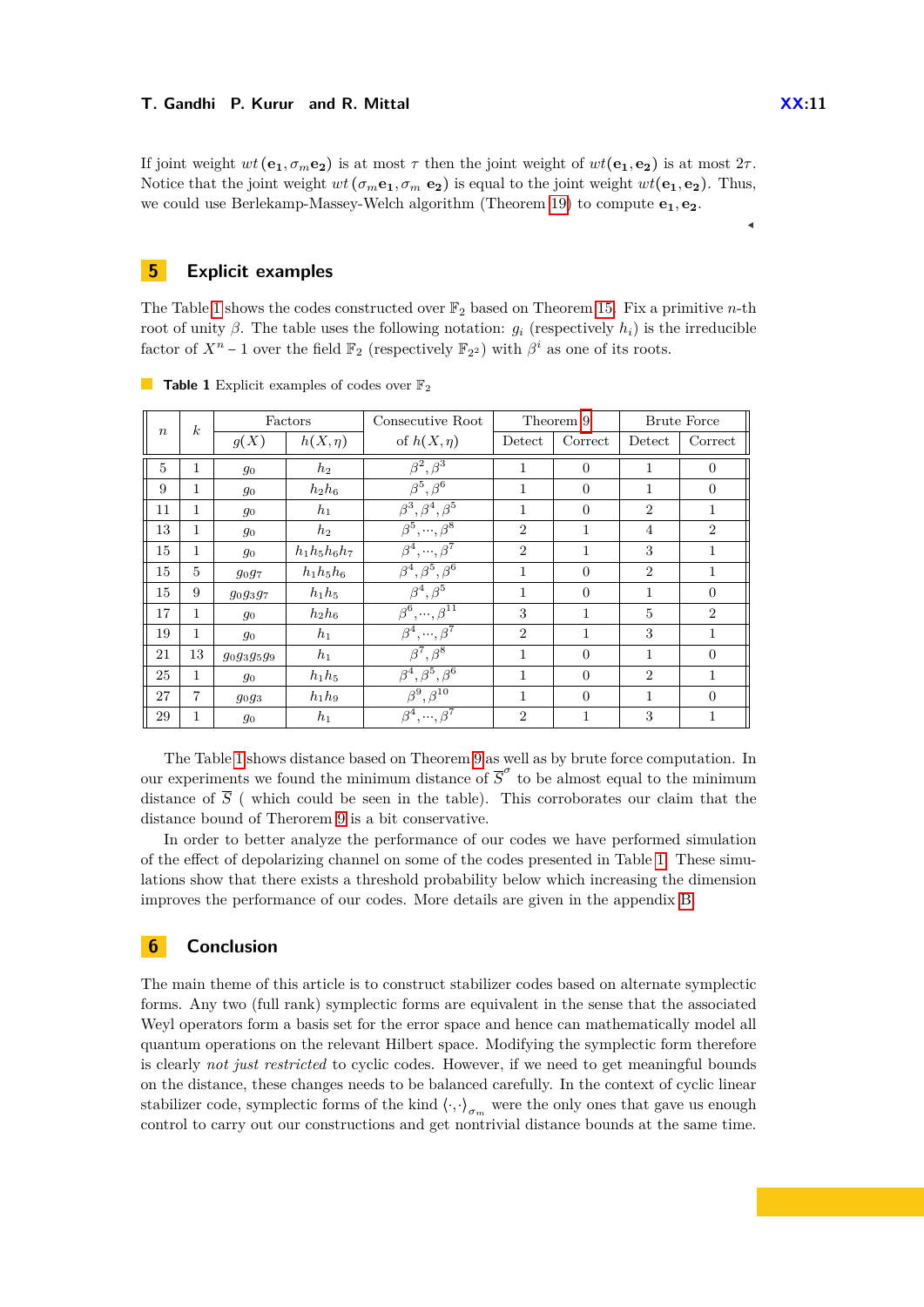#### **XX:12 Stabilizer codes from modified symplectic form**

A future line of work would be to extend some of the ideas here to general stabilizer codes. We believe would lead to some interesting examples of quantum codes.

The equivalence of symplectic forms means that our construction could as well be carried out by considering the set *S <sup>σ</sup><sup>m</sup>* under the standard isotropy condition. However, notice that the set  $S^{\sigma_m}$  as opposed to *S* is *not cyclic* and hence the efficient decoding algorithms that we have will not be apparent in the setting of the standard symplectic forms. The reason for this anomaly is that properties like distance and cyclicity are *not preserved* under a basis change. Therefore, visualizing this code as the subspace *S* as opposed to  $S^{\sigma_m}$  is crucial. This is what sets the codes apart from other constructions of codes for similar lengths. In general, decoding is an intractable problem even for classical codes.

#### **References**

- <span id="page-11-14"></span>**1** V. Arvind and K. R. Parthasarathy. A family of quantum stabilizer codes based on the Weyl commutation relations over a finite field. *preprint available at url: xxx.arxiv.org/quantph/0206174*, 2002.
- <span id="page-11-3"></span>**2** Alexei Ashikhmin and Emanuel Knill. Nonbinary quantum stabilizer codes. *IEEE Transactions on Information Theory*, 47(7):3065–3072, 2001.
- <span id="page-11-9"></span>**3** E. R. Berlekamp. *Algebraic coding theory*. McGraw-Hill, New-York, 1968.
- <span id="page-11-4"></span>**4** A Robert Calderbank, Eric M Rains, Peter W Shor, and Neil JA Sloane. Quantum error correction and orthogonal geometry. *Physical Review Letters*, 78(3):405, 1997.
- <span id="page-11-5"></span>**5** A Robert Calderbank, Eric M Rains, PM Shor, and Neil JA Sloane. Quantum error correction via codes over GF(4). *IEEE Transactions on Information Theory*, 44(4):1369– 1387, 1998.
- <span id="page-11-1"></span>**6** A Robert Calderbank and Peter W Shor. Good quantum error-correcting codes exist. *Physical Review A*, 54(2):1098, 1996.
- <span id="page-11-8"></span>**7** Sagarmoy Dutta. *Exploiting Symmetry to solve Certain Computational Problems*. PhD thesis, Indian Institute of Technology Kanpur, 2012.
- <span id="page-11-7"></span>**8** Sagarmoy Dutta and Piyush Kurur. Quantum cyclic code of length dividing  $p^t + 1$ . In *2011 IEEE International Symposium on Information Theory Proceedings, ISIT 2011, St. Petersburg, Russia, July 31 - August 5, 2011*, pages 648–652, 2011.
- <span id="page-11-13"></span>**9** Daniel Gottesman. Stabilizer codes and quantum error correction. *arXiv preprint quantph/9705052*, 1997.
- <span id="page-11-12"></span>**10** Pavithran Iyer and David Poulin. Hardness of decoding quantum stabilizer codes. *IEEE Transactions on Information Theory*, 61(9):5209–5223, 2015.
- <span id="page-11-6"></span>**11** Avanti Ketkar, Andreas Klappenecker, Santosh Kumar, and Pradeep Kiran Sarvepalli. Nonbinary stabilizer codes over finite fields. *IEEE Transactions on Information Theory*, 52(11):4892–4914, 2006.
- <span id="page-11-15"></span>**12** Serge Lang. *Algebra*. Addison-Wesley Publishing Company, Inc, third edition, 1999.
- <span id="page-11-10"></span>**13** J. L. Massey. Shift-register synthesis and BCH decoding. *IEEE Transactions on Information Theory*, it-15:122–127, 1969.
- <span id="page-11-16"></span>**14** Michael A Nielsen and Isaac Chuang. Quantum computation and quantum information, 2002.
- <span id="page-11-2"></span>**15** Eric M Rains. Nonbinary quantum codes. *IEEE Transactions on Information Theory*, 45(6):1827–1832, 1999.
- <span id="page-11-0"></span>**16** Andrew M Steane. Error correcting codes in quantum theory. *Physical Review Letters*, 77(5):793, 1996.
- <span id="page-11-11"></span>**17** Lloyd R Welch and Elwyn R Berlekamp. Error correction for algebraic block codes, December 30 1986. US Patent 4,633,470.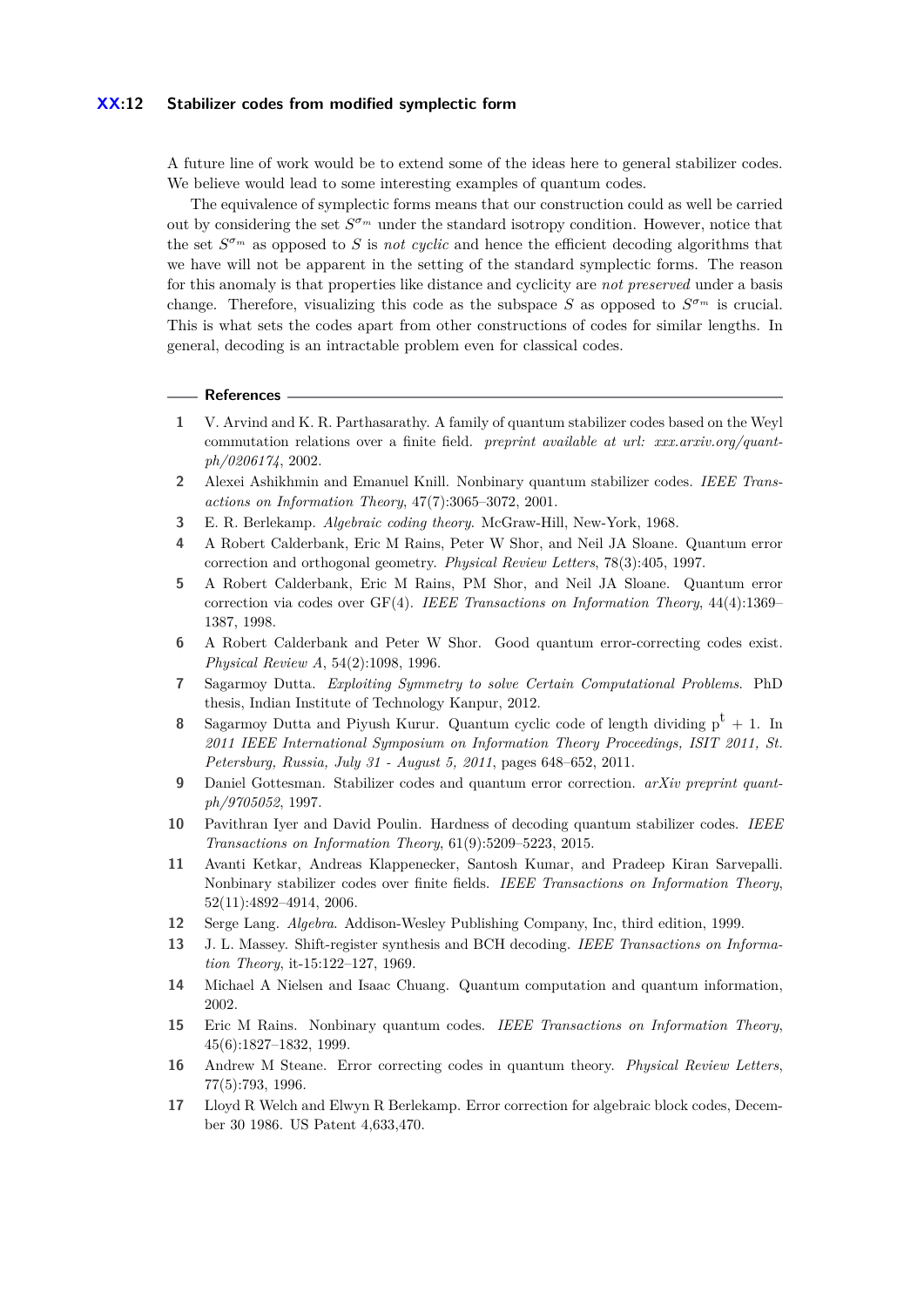We will setup some preliminaries before proceeding with the proofs.

For a given polynomial  $\mathbf{g}(X)$  in  $\mathcal{R}$ , the polynomial  $\mathbf{g}(X^{-m})$  plays an important role in the  $\sigma_m$ -isotropy condition. If there exists *t* such that  $n | p^t + m$ , then  $X^{-m} = X^{p^t}$  (If  $m = -1$ , then we will choose  $t = 0$ ). Therefore, for any polynomial  $\mathbf{a} \in \mathcal{R}$ ,

<span id="page-12-1"></span>
$$
\mathbf{a}(X^{-m}) = \mathbf{a}(X)^{p^t} \mod X^n - 1. \tag{8}
$$

The  $\sigma_m$ -isotropy (Equation [4\)](#page-6-0) becomes

 $\mathbf{a}(X)\mathbf{d}(X)^{p^t} - \mathbf{b}(X)\mathbf{c}(X)^{p^t}$ 

For a given simultaneously cyclic subspace *S* of  $\mathbb{F}_p^n \times \mathbb{F}_p^n$ , let's define the following two set.

$$
G = \{ \mathbf{a} \mid \text{exists } \mathbf{b} \text{ such that } (\mathbf{a}, \mathbf{b}) \in S \} \tag{9}
$$

$$
H = \{ \mathbf{b} \mid (\mathbf{0}, \mathbf{b}) \in S \} \tag{10}
$$

As *S* is simultaneously cyclic, both *G*, *H* are cyclic code in  $\mathbb{F}_p^n$ . As seen earlier, they could be thought of as an ideal in  $\mathcal{R}$ . Thus they are generated by a factor of  $X^n - 1$ . Let  $\mathbf{g}(X)$ and **h**(*X*) be the factors of  $X^n - 1$  that generates *G* and *H* as the ideals of R respectively.

It is easy to see that any simultaneously cyclic subspace of  $\mathbb{F}_p^n \times \mathbb{F}_p^n$  could be be described by three polynomials over R.

<span id="page-12-0"></span>**• Lemma 22.** Every simultaneously cyclic subspace S of  $\mathbb{F}_p^n \times \mathbb{F}_p^n$  can be described by three *polynomials*  $g(X)$ *,*  $h(X)$  *which are factor of*  $X^n - 1$  *over*  $\mathbb{F}_p$  *and*  $f(X) \in \mathcal{R}$  *such that*  $(g, f) \in S$ *and* (**0***,***h**) ∈ *S.*

In Lemma [22](#page-12-0) if  $h(X) = 0 \mod X^n - 1$  then such a subspace is known as *uniquely cyclic*.

<span id="page-12-2"></span> $\blacktriangleright$  **Lemma 23.** Let *m* = −1 *or n* divides  $p^t + m$ . Let *S* be a simultaneously cyclic,  $\sigma_m$ -isotropic and  $\mathbb{F}_{p^2}$  *linear subspace then S is uniquely cyclic.* 

**Proof.** The proof of this lemma is similar to the proof of Lemma *IV.*2 in [\[8\]](#page-11-7). For completeness we state it here.

The Lemma [22](#page-12-0) states that *S* could be expressed by three polynomials  $\mathbf{g}(X)$ ,  $\mathbf{f}(X)$ , and  $h(X)$ . The polynomials **g**(*X*), **h**(*X*) are factors of  $X^n - 1$  and  $f(X)$  is a polynomial in  $\mathcal{R}$ such that the elements  $(g, f)$ ,  $(0, h)$  are in *S*.

To show that *S* is an uniquely cyclic subspace we need to show that **h**(*X*) is a multiple of *X<sup>n</sup>* −1. We would show this in two steps. First, we would show **g**(*X*) ∣ **h**(*X*). This proof is similar as in Lemma *IV.*2[\[8\]](#page-11-7)([\[7,](#page-11-8) 5.11]). Now we would show  $\frac{X^{n}-1}{g(X)}$  | **h**(*X*).

The elements  $(g, h)$ ,  $(0, h)$  belongs to *S* and it is  $\sigma_m$ -isotropic. Thus, from the  $\sigma_m$ -isotropy condition [\(4\)](#page-6-0) between  $(g, f)$  and  $(0, h)$ , we have the following.

$$
\mathbf{g}(X^{-m})\mathbf{h}(X) = 0 \mod X^{n} - 1
$$
  
\n
$$
\mathbf{g}(X)^{p^{t}}\mathbf{h}(X) = 0 \mod X^{n} - 1
$$
  
\n
$$
\mathbf{h}(X) = 0 \mod \frac{X^{n} - 1}{\mathbf{g}(X)}
$$
 (From Equation 8)

Thus  $\frac{X^n-1}{\mathbf{g}(X)}$  | **h**(*X*).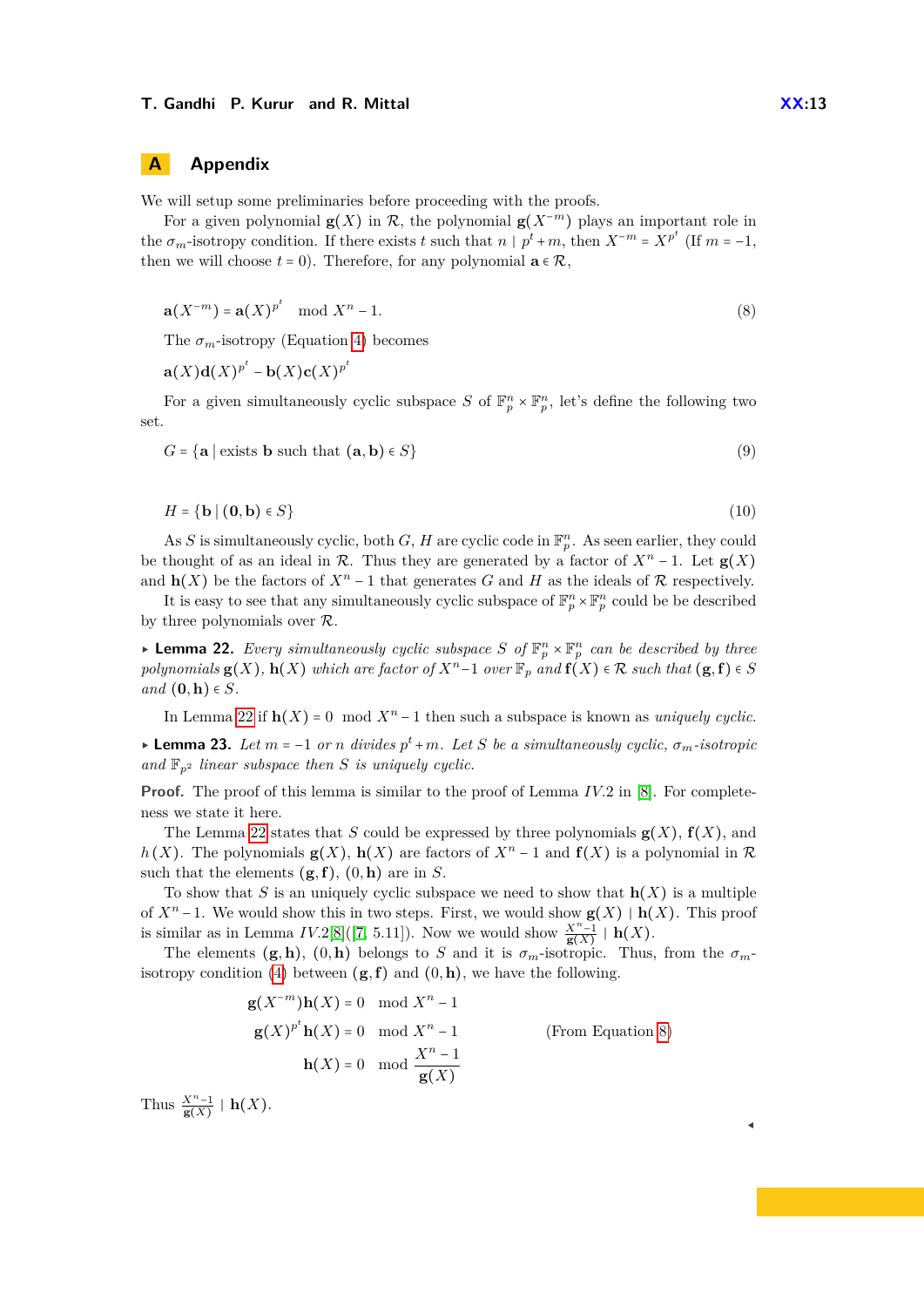#### **XX:14 Stabilizer codes from modified symplectic form**

### <span id="page-13-0"></span>**A.1 Proof of Theorem [15](#page-7-0)**

We would characterize the  $\sigma_m$ -isotropic ideal *S* of  $\mathcal{R}(\eta)$ . From Lemma [22](#page-12-0) and Lemma [23,](#page-12-2) we know that such an ideal *S* could be expressed by two polynomials  $g(X)$  and  $f(X)$ . The polynomials **g**(*X*) is a factor of  $X^n - 1$  and  $f(X)$  is a polynomial in  $\mathcal R$  such that  $(g, f) \in S$ .

Any element of *S* can be expressed as  $\mathbf{b}(X)\mathbf{g}(X) + \eta \mathbf{b}(X)\mathbf{f}(X)$ , for some  $\mathbf{b}(X)$  in  $\mathcal{R}$ . Since, we have  $\mathbf{g}(X) + \eta \mathbf{f}(X)$  in *S*, by  $\mathbb{F}_p(\eta)$  linearity, we have  $\eta(\mathbf{g}(X) + \eta \mathbf{f}(X))$  in *S*. There exists a polynomial  $\mathbf{a}(X) \in \mathcal{R}$  such that we get the following.

$$
\eta\left(\mathbf{g}(X) + \eta \mathbf{f}(X)\right) = \mathbf{a}(X)\left(\mathbf{g}(X) + \eta \mathbf{f}(X)\right) \quad \text{mod } X^n - 1 \tag{11}
$$

Compare the coefficient of  $\eta$  in Equation [11,](#page-13-2) we have the following.

<span id="page-13-3"></span><span id="page-13-2"></span>
$$
\mathbf{f}(X) = c_0^{-1} \mathbf{a}(X) \mathbf{g}(X) \quad \text{mod } X^n - 1 \tag{12}
$$

$$
\mu(\mathbf{a}(X)) = 0 \quad \text{mod } \frac{X^n - 1}{\mathbf{g}(X)} \tag{13}
$$

Recall that *η* is a root of an irreducible quadratic polynomial  $\mu(Y) = Y^2 - c_1Y - c_0$ . Let *r*(*X*) be any irreducible factor *r*(*X*) of  $\frac{X^{n}-1}{g(X)}$ . Then Equation [13](#page-13-3) implies that the **a**(*X*) mod  $r(X)$  is a root of  $\mu(X)$ . An immediate consequence of this is the following proposition.

<span id="page-13-4"></span> $\triangleright$  **Proposition 24.**  $g(X)$  *contains all the odd degree factors.* 

**Proof.** The field extension  $\mathbb{F}_p[X]/r(X)$  contains the root of the polynomial  $\mu(X)$ . Thus it contains  $\mathbb{F}_{p^2}$  as a subfield. This implies  $r(X)$  has to be of even degree.

By Proposition [24,](#page-13-4) we know that  $r(X)$  is of even degree. Thus each  $r(X)$  factorizes as  $r'(X, \eta)r'(X, \eta)^p$  over  $\mathbb{F}_{p^2}$ .

<span id="page-13-1"></span>**► Proposition 25.**  $r'(X, \eta)$  |  $h(X, \eta)$  if and only if  $r'(X, \eta)^p + h(X, \eta)$ 

**Sketch.** It could be shown that  $h(X, \eta) = \gcd\left(\frac{x^n-1}{g(X)}\right)$  $\frac{x^{n}-1}{g(X)}$ , 1 + *ηc*<sub>0</sub><sup>-1</sup>**a** (*X*)). By Equation [13](#page-13-3) we know  $\mathbf{a}(X) \mod r'(X, \eta)$  is either  $\eta$  or  $\eta^p$ . We could also show that  $a(X) = \eta^p \mod r'(X, \eta)$ if and only if  $a(X) = \eta \mod r^r(X, \eta)^p$ . Thus  $r'(X, \eta) \mid h(X, \eta)$  if and only if  $a(X, \eta) = \eta^p$ mod  $r'(X, \eta)$ . The details of the proof could be derived from Theorem 5.15 [\[7,](#page-11-8) Chapter  $5$ ].

When  $m = -1$ , *t* is the order of *p* in  $\mathbb{Z}_n$ . However, when the order of *p* in  $\mathbb{Z}_n$  is odd there are no even degree factors of  $X^n - 1$  over  $\mathbb{F}_p$ . From Proposition [24](#page-13-4) we have  $g(X)$  is a multiple of *X<sup>n</sup>* − 1. Thus for ideal to be non-trivial *t* has to be even. This completes the proof for the case when  $m = -1$ . However, for  $m \neq -1$  a little more is required.

As the *S* is  $\sigma_m$ -isotropic subspace, the  $\sigma_m$ -isotropy condition of Equation [4](#page-6-0) for  $(g, f)$ with itself yields the following.

$$
\mathbf{g}(X)\mathbf{f}(X^{-m}) = \mathbf{f}(X)\mathbf{g}(X^{-m}) \quad \text{mod } X^{n} - 1
$$
  

$$
\mathbf{g}(X)\mathbf{a}(X^{-m})\mathbf{g}(X^{-m}) = \mathbf{a}(X)\mathbf{g}(X)\mathbf{g}(X^{-m}) \quad \text{mod } X^{n} - 1
$$

From Equation [8,](#page-12-1) we have,

<span id="page-13-5"></span>
$$
\mathbf{a}(X)^{p^t}\mathbf{g}(X)^{p^t+1} = \mathbf{a}(X)\mathbf{g}(X)^{p^t+1} \quad \text{mod } X^n - 1
$$
  

$$
\mathbf{a}(X)^{p^t} = \mathbf{a}(X) \quad \text{mod } \frac{X^n - 1}{\mathbf{g}(X)}
$$
(14)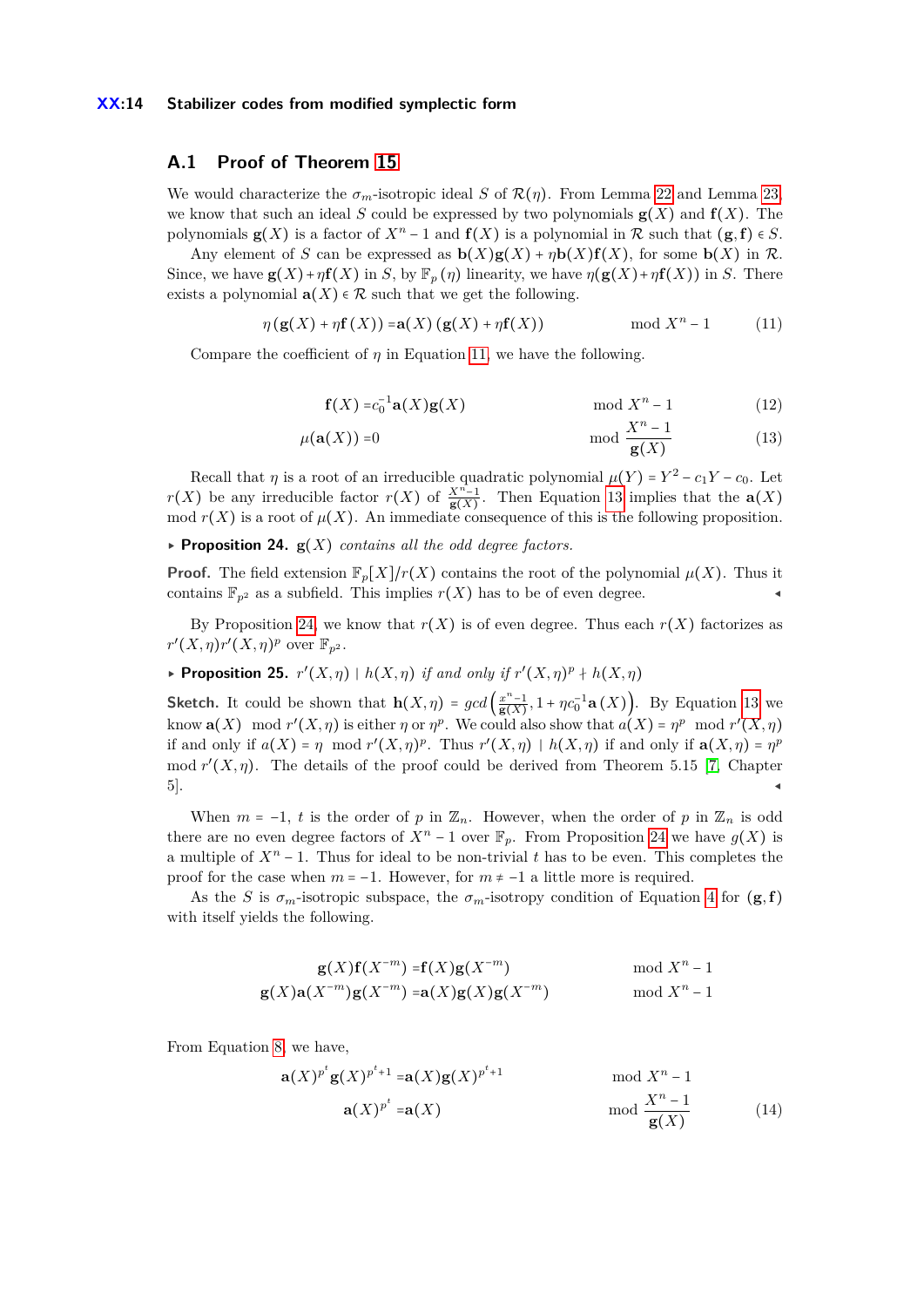Its easy to see when  $m = -1$  Equation [14](#page-13-5) is trivially satisfied. Hence does not impose any further constraints in such a case. However, for *m* ≠ −1 assuming *t* to be odd, the Equation [13](#page-13-3) and Equation [14](#page-13-5) leads to contradiction. Details could be derived from Theorem 5.15 [\[7,](#page-11-8) Chapter 5]. Thus *t* has to be even.

This completes the proof of Theorem [15.](#page-7-0)

### <span id="page-14-0"></span>**A.2 Proof of Proposition [16](#page-8-1)**

Let *S* be a  $\sigma_m$ -isotropic ideal of  $\mathcal{R}(\eta)$  as in Theorem [15.](#page-7-0) We need to show that  $h(X,\eta)$ maps to the  $\sigma_m$ -centralizer of *S*. At first, we compute the size of *S*. This would determine the size of  $\sigma_m$ -centralizer  $\overline{S}$ .

By Lemma [23](#page-12-2) we know that *S* is expressed by two polynomials *g* (*X*) and *h* (*X, η*). From Section [A.1](#page-13-0) we know that there exists a polynomial  $\mathbf{a}(X) \in \mathcal{R}$  and  $\mathbf{g}(X)$  is a factor of  $X^n - 1$ over  $\mathbb{F}_p$  such that  $\mathbf{g}(X)+\eta\mathbf{a}(X)\mathbf{g}(X)$  generates *S*. The following proposition formalizes the dimension of the *S* in terms of the polynomial  $g(X)$ .

▸ **Proposition 26.** *[\[7,](#page-11-8) Theorem 5.24][\[8,](#page-11-7) Theoverm V.7] The dimension of the S as a subspace*  $is n - deg g(X)$ .

Let  $\mathbf{a}(X) \in \mathcal{R}$  be the polynomial as in the proof of Theorem [15](#page-7-0) (Section [A.1,](#page-13-0) Equation [11\)](#page-13-2). For such a fixed polynomial  $a(X)$ , let *Z* be the set defined as follows.

$$
Z = \left\{ (\mathbf{u}, \mathbf{u}\mathbf{a} + \mathbf{v}') \middle| \begin{array}{l} \forall \mathbf{u}(X) \in \mathcal{R}, \\ \forall \mathbf{v}(X) \in \mathbb{F}_p \left[ X \right] / \left( \frac{X^n - 1}{\mathbf{g}(X)} \right), \mathbf{v}'(X) = \mathbf{v}(X) \left( \frac{X^n - 1}{\mathbf{g}(X)} \right) \right\} \end{array} \right\}
$$
(15)

 $\triangleright$  **Proposition 27.** *The set Z is the*  $\sigma_m$ -centralizer of *S*.

**Proof.** First, we need to show that any element  $(\mathbf{u}, \mathbf{v}) \in Z$  satisfies the  $\sigma_m$ -isotropy condition with every element of *S*. It is enough to show that the element  $(\mathbf{u}, \mathbf{v})$  is  $\sigma_m$ -isotropic with  $(g, ag)$ . From the polynomial form of the  $\sigma_m$ -isotropy condition [\(4\)](#page-6-0), we have

$$
\mathbf{u}(X)\mathbf{a}(X^{-m})\mathbf{g}(X^{-m}) = \left(\mathbf{u}(X)\mathbf{a}(X) + t(X)\frac{X^{n}-1}{\mathbf{g}(X)}\right)\mathbf{g}(X^{-m}) \quad \mod X^{n}-1
$$

From Equation [8](#page-12-1)

$$
\mathbf{u}(X)\mathbf{a}(X)^{p^t}\mathbf{g}(X)^{p^t} = \left(\mathbf{u}(X)\mathbf{a}(X) + t(X)\frac{X^{n-1}}{\mathbf{g}(X)}\right)\mathbf{g}(X)^{p^t} \quad \text{mod } X^{n-1}
$$
  

$$
\mathbf{u}(X)\mathbf{a}(X)^{p^t}\mathbf{g}(X)^{p^t} = \mathbf{u}(X)\mathbf{a}(X)\mathbf{g}(X)^{p^t} \quad \text{mod } X^{n-1}
$$
  

$$
\mathbf{u}(X)\mathbf{a}(X)^{p^t} = \mathbf{u}(X)\mathbf{a}(X) \quad \text{mod } \frac{X^{n-1}}{\mathbf{g}(X)}
$$

Since  $\mathbf{a}(X)^{p^t} = \mathbf{a}(X) \mod (X^{n-1})/\mathbf{g}(X)$  (from Section [A.1\)](#page-13-0), the above equation is satisfied. The cardinality of the set *Z* is  $p^{n+\deg g}$  which is same as the cardinality of  $\sigma_m$ -centralizer  $\overline{S}$ . Hence, we have shown that *Z* is the centralizer of *S*.

Now we need to show  $\sigma_m$ -centralizer  $\overline{S}$  maps to  $h(X, \eta)$ . Let  $(\mathbf{u}, \mathbf{v}) \in \mathbb{F}_p^n \times \mathbb{F}_p^n$  maps to an element  $\mathbf{u}(X)+c_0^{-1}\eta\mathbf{v}(X) \in \mathcal{R}(\eta)$ . It is easy to see that the joint weight of an element remains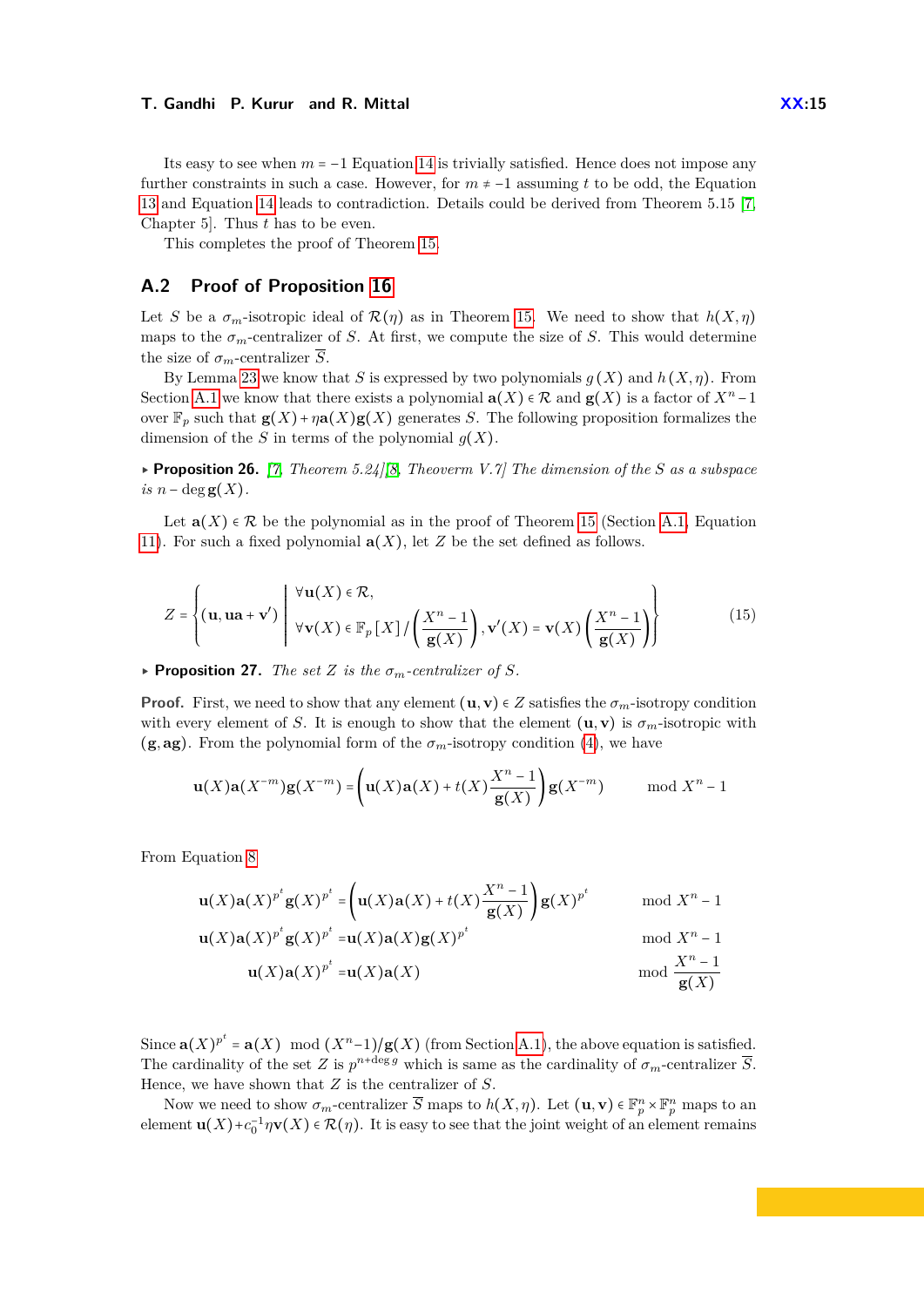unchanged under this mapping. Any element of  $(\mathbf{u}, \mathbf{v}) \in Z$  maps to  $\mathbf{u}(X) \left(1 + c_0^{-1} \eta \mathbf{a}(X)\right) + c_0^{-1} \eta \mathbf{a}(X)$  $c_0^{-1}\eta\left(t(X)\left(\frac{X^{n-1}}{g(X)}\right)\right)$ . As  $h(X,\eta) = gcd\left(\frac{x^{n-1}}{g(X)}\right)$  $\frac{x^{n}-1}{g(X)}$ , 1 + *ηc*<sub>0</sub><sup>-1</sup>**a** (*X*)) (from Section [A.1\)](#page-13-0), **h**(*X, η*) divides it. This completes the proof.  $\blacksquare$ 

# <span id="page-15-0"></span>**B Simulations**

Consider a depolarizing channel in which errors *X*, *Y* , *Z* occur indpendently with probability *p* and *I* with probability  $1-p$ , for various values of *p*. We simulated the performance of the maximum likelihood decoding algorithm for the codes  $[[11, 1, 3]], [[13, 1, 5]],$  and  $[[17, 1, 6]]$ over this channel.

For the simulation, we send an all zero codeword through the depolarizing channel and compute the syndrome for the received word. We employ the hard decision maximum likelihood decoder based on a look up table. The table stores the minimum symplectic weight vector for all syndromes. Based on this vector, a recovery operator is applied to complete the decoding.

After decoding, if the resultant is a non zero codeword then we consider it as an error. We repeat this process multiple times to compute the Quantum Block Error Rate(QBER). The QBER is defined as,

$$
QBER \coloneqq \frac{\text{Total number of bits with error after decoding}}{\text{Total number of bits received}}.
$$

In this simulation we do not take degeneracy into account.

For a general code, there is a trade-off between minimum distance and coding rate. We consider similar trade-off between QBER and the coding rate. Our simulations show that below a certain probability (threshold probability), decreasing the coding rate results in a better QBER.

We plot the QBER versus the depolarizing probability of  $[[11, 1, 3]], [[13, 1, 5]],$  and [[17*,* 1*,* 6]] in Figure [1a,](#page-16-0) Figure [1b,](#page-16-0) and Figure [1c](#page-16-0) respectively. Figure [2](#page-16-1) shows the threshold probability which is indicated by the dashed line. It is the point where the QBER curves of  $[[11, 1, 3]], [[13, 1, 5]],$  and  $[[17, 1, 6]]$  crosses over each other.